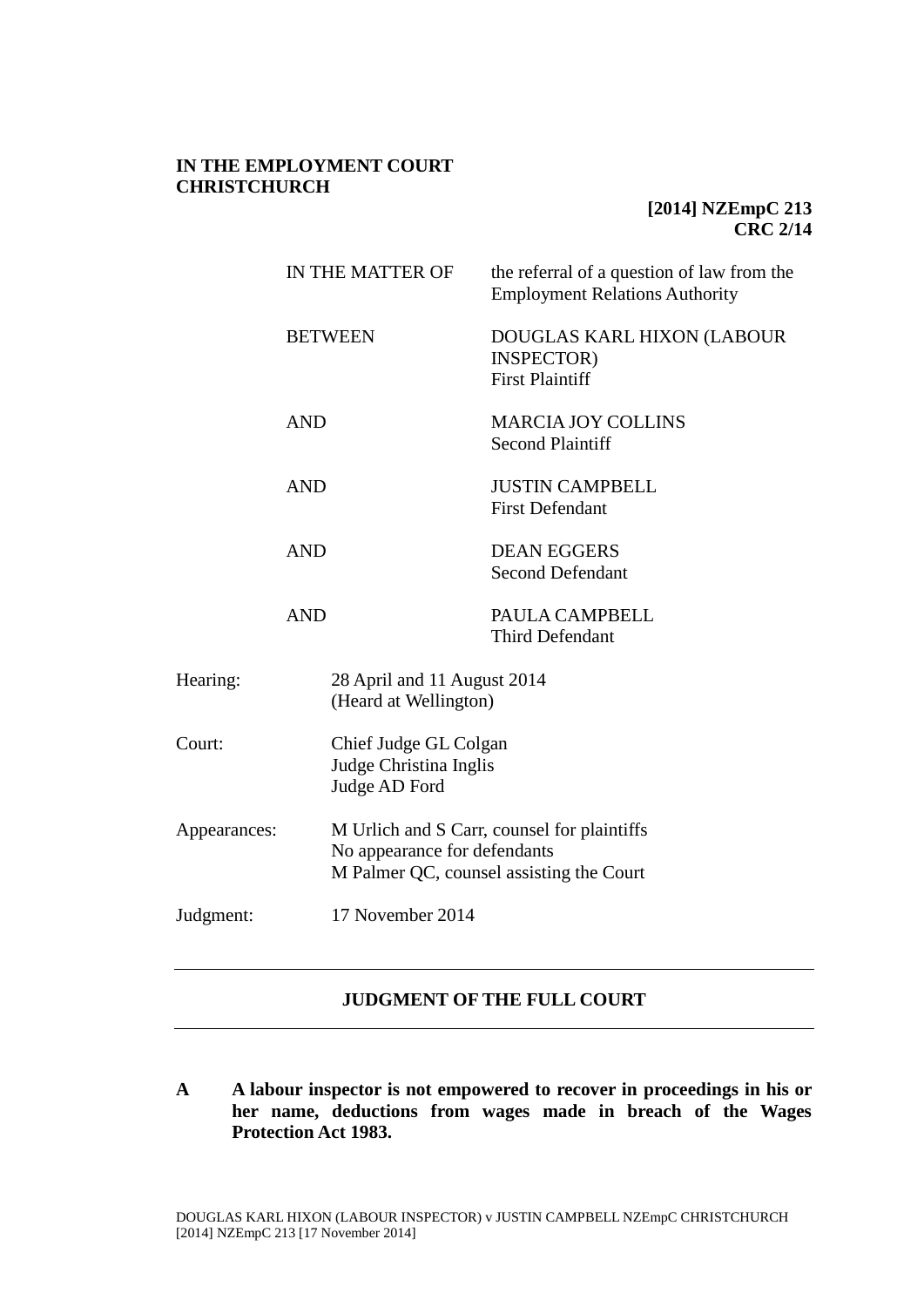- **B The defendants were not the employer or employers of the second plaintiff and other employees in similar circumstances pursuant to the definition of "employer" in s 2 of the Wages Protection Act 1983.**
- **C The plaintiffs' claims are dismissed.**
- **D There will be no orders as to costs.**

## **REASONS**

### **INDEX**

|                                                                | $\lceil 1 \rceil$ |  |  |  |
|----------------------------------------------------------------|-------------------|--|--|--|
|                                                                | $\lceil 5 \rceil$ |  |  |  |
|                                                                |                   |  |  |  |
|                                                                |                   |  |  |  |
|                                                                | [65]              |  |  |  |
|                                                                | [70]              |  |  |  |
|                                                                | $[75]$            |  |  |  |
|                                                                |                   |  |  |  |
|                                                                | [89]              |  |  |  |
| Is the definition of "employer" affected by other legislation? |                   |  |  |  |
| Recent statutory amendments to the Wages Protection Act        |                   |  |  |  |
|                                                                |                   |  |  |  |
|                                                                | [115]             |  |  |  |
|                                                                | [119]             |  |  |  |
|                                                                | [120]             |  |  |  |
|                                                                |                   |  |  |  |

## **Introduction**

[1] There are now two questions for decision in this case. In logical order they are:

- whether a labour inspector is entitled in law to bring proceedings for the recovery of monies deducted from employees' remuneration in breach of the Wages Protection Act 1983; and
- whether the definition of "employer" in s 2 of the Wages Protection Act 1983 entitles a labour inspector (and/or now an employee) to bring such proceedings for recovery of deductions against persons other than the primary employer of the employee.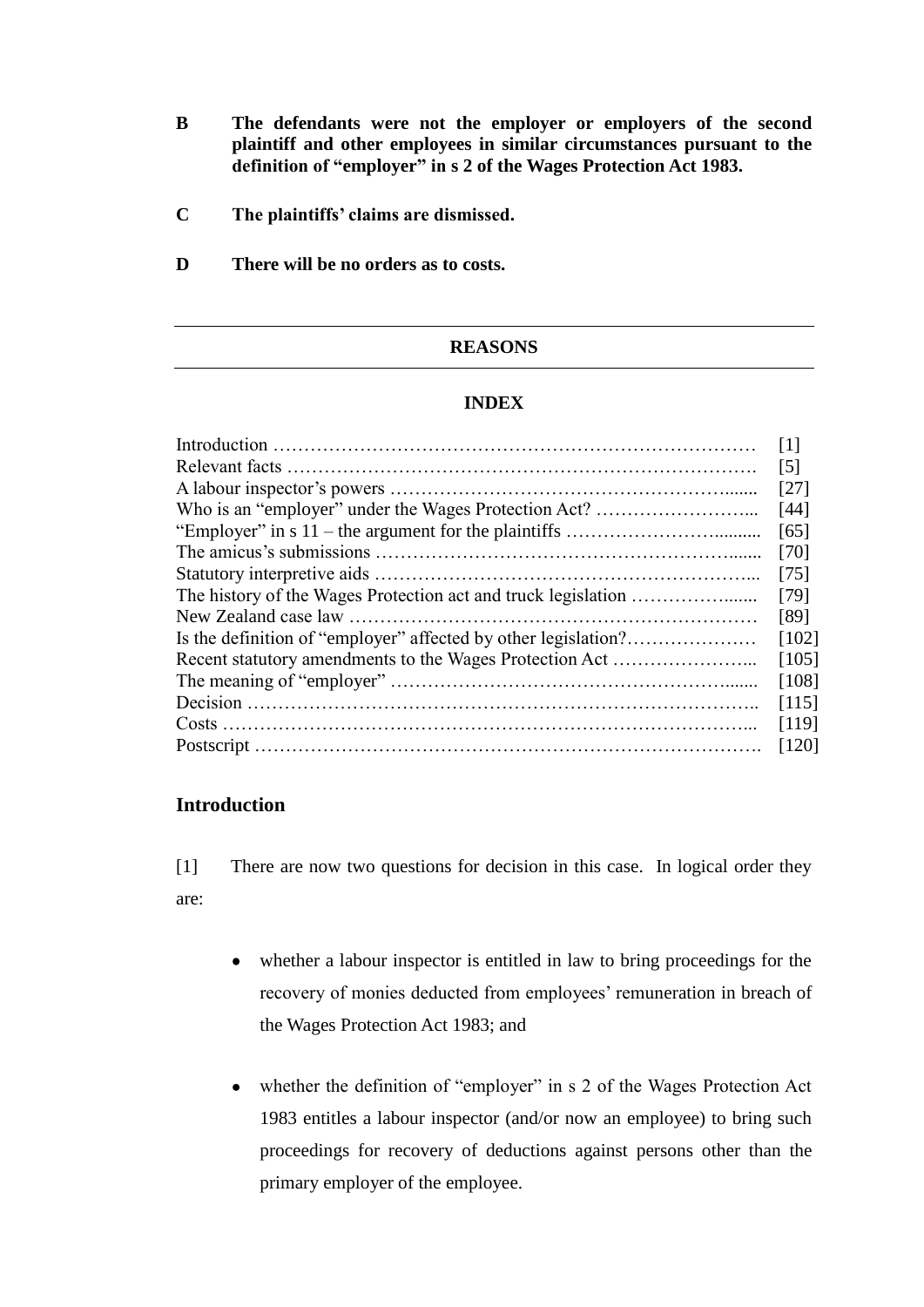[2] The proceeding was removed to this Court by the Employment Relations Authority<sup>1</sup> in view of the uncertainty about, and importance of, the second question above. The first question arose more recently, the first plaintiff having responsibly brought to the Court's attention the doubt about his entitlement to bring proceedings for recovery of monies deducted from the remuneration of multiple employees of a company.

[3] Marcia Collins was joined as a plaintiff in the proceeding on 19 April 2014. An amended statement of claim was filed on the first morning of the hearing,<sup>2</sup> bringing a separate claim by Ms Collins in respect of deductions allegedly made unlawfully from her wages. Those amended proceedings have now been served on the defendants but they have taken no formal step to defend them. That accounts for the delay in finalising the hearing of the case.

[4] For the purpose of this judgment we assumed that the Labour Inspector would prove his allegations in the amended statement of claim and on the affidavit evidence filed, although this temporary assumption would not have precluded a later challenge to them by the defendants if the proceedings had survived. All references to events in the following narrative must be read accordingly.

### **Relevant facts**

[5] AHV Contracting Limited (AHV) employed a number of casual employees to prune grapevines at Black Birch Vineyard in the Awatere Valley in the winter months of 2012. The Labour Inspector, Mr Hixon, received a number of complaints from the employees including that AHV made unlawful deductions from the employees' wages for tools and travel. In August 2012 Mr Hixon began an investigation into these complaints and in late September 2012 met with the principal supervisor at the vineyard, Morris Tiueti, who provided him with time records of the employees.

[6] In response to Mr Hixon's request the third defendant, Paula Campbell, emailed and couriered employee records of a number of AHV's employees to him.

<sup>&</sup>lt;sup>1</sup> Hixon (Labour Inspector) v Campbell [2014] NZERA Christchurch 4.<br><sup>2</sup> 28 April 2014.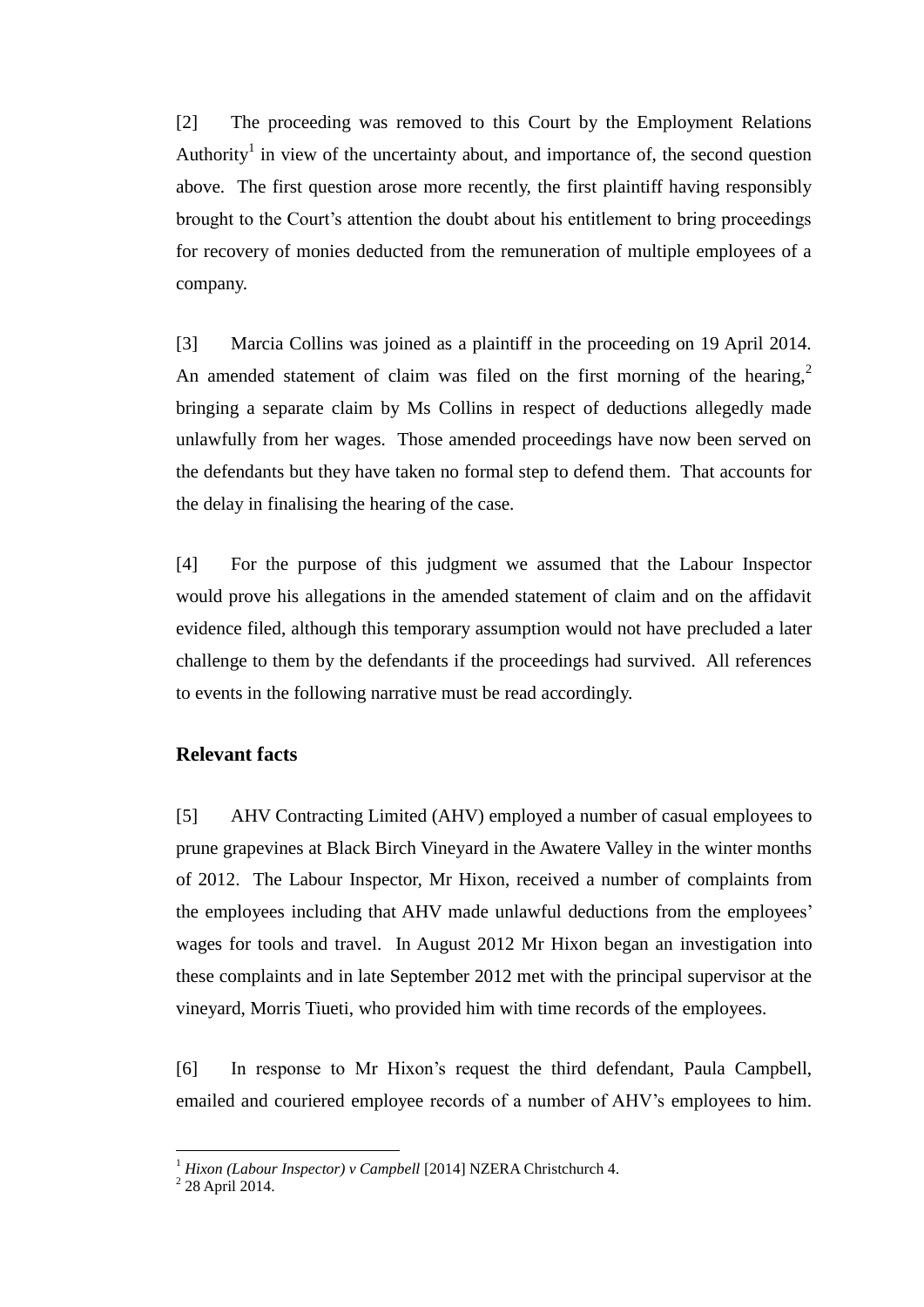These included copies of job application forms, employment agreements, and tax forms. Mrs Campbell also provided Mr Hixon with a summary of wages and deductions in respect of individual employees. Whilst these records were incomplete, he was able to compile a schedule of tool allowance deductions for 29 employees of AHV. In respect of the second plaintiff, Marcia Collins, tool deductions totalling \$100 were assessed by the Labour Inspector to have been made by AHV. Most of the other 28 employees had identical amounts deducted in respect of tools provided by the employer although in four instances amounts of \$93.14 had been deducted.

[7] The Labour Inspector's investigations showed that the employees were advised that the deductions for tools were made during their employment but they were told that these would be refunded at termination if the tools were returned to the company. The Labour Inspector's investigations show that whether or not tools were returned, none of the employees received a refund.

[8] Mr Hixon alleged that these deductions had been made unlawfully by AHV, that is in breach of the Wages Protection Act. The Labour Inspector filed a claim against AHV in the Authority on 21 May 2013 including claims to recover those sums unlawfully deducted and for penalties for AHV's failure to comply with its statutory obligations.

[9] On 29 July 2013 AHV was placed in liquidation and, on 31 January 2014, was removed from the Companies Register. During the period of its registration from 4 May 2011 and prior to its liquidation on 29 July 2013, the company's records show that its shareholders and directors were the first and second defendants with Mr Campbell holding 52 and Mr Eggers holding 48 of the company's 100 shares.

[10] On 6 August 2013 the liquidator refused to consent to the continuation of the proceedings in the Authority and after the company was removed from the Companies Register on 31 January 2014, the Labour Inspector's proceedings against AHV were discontinued.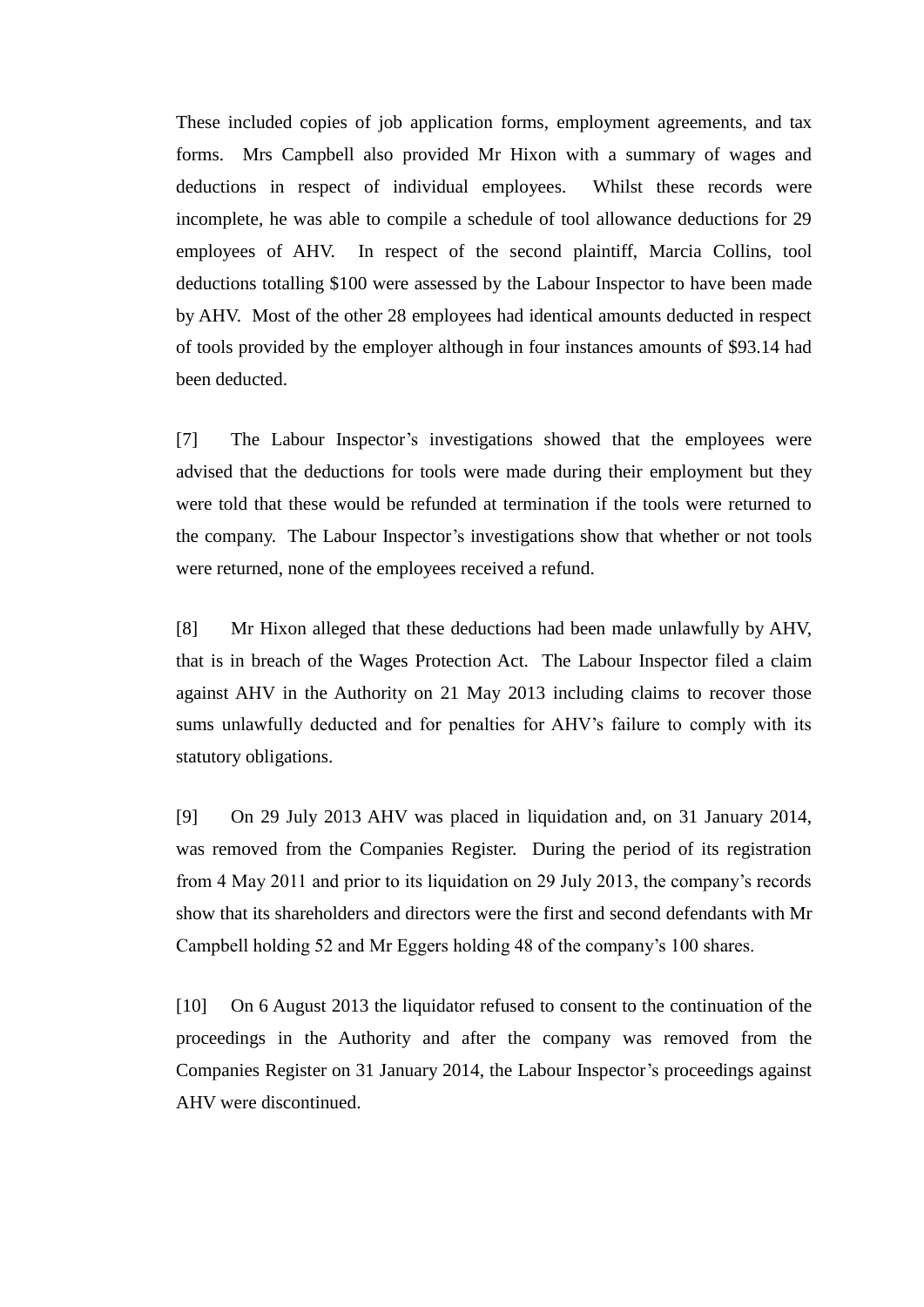[11] The current proceedings were then filed by the Labour Inspector against the two directors and shareholders of the company and against its Business Manager, Mrs Campbell.

[12] The following modus operandi of AHV was ascertained by the Labour Inspector. Morris and Trish Tiueti were employed by both the owners of the vineyard and AHV to supervise employees such as Ms Collins and to provide records of their productivity and hours of work to AHV. Blair Fitzsimons (Mrs Campbell's brother) was the National Operations Manager of AHV and so managed its operations. Mrs Campbell, who is the wife of the director and shareholder, Justin Campbell, was ascertained by the Labour Inspector to be the Business Manager responsible for the payment of, and deductions from, wages. On the matter of tool deductions, Mrs Campbell communicated with the employees either directly through Mr Fitzsimons or through their immediate supervisors. Mrs Campbell compiled wage records and provided these to an entity called Luscombe Legal in Hawke's Bay to be entered electronically in a payroll system. The Labour Inspector ascertained that Mrs Campbell was aware of AHV's "tool allowance" deduction policy and actively implemented it.

[13] The Labour Inspector says that Mr Campbell was involved in day to day operations of AHV and was aware of, and enforced, the tool deduction policy. The Labour Inspector says that he did not know of Mr Eggers's involvement, if any, in the tool deduction policy and practice. The Labour Inspector's evidence also names a number of others who were the supervisors of the employees and were often the conduit for the communication of information from AHV management to them. The Labour Inspector says that in his statement in reply to the claim filed in the Authority, Mr Campbell refers to the tool deduction policy.

[14] The constitution of AHV required that the business and affairs of the company be managed by, or under the direction or supervision of, "the Board", being the majority of directors.

[15] To complete the picture, on 29 January 2013 the Authority conducted an investigation meeting into similar claims by two other employees of AHV who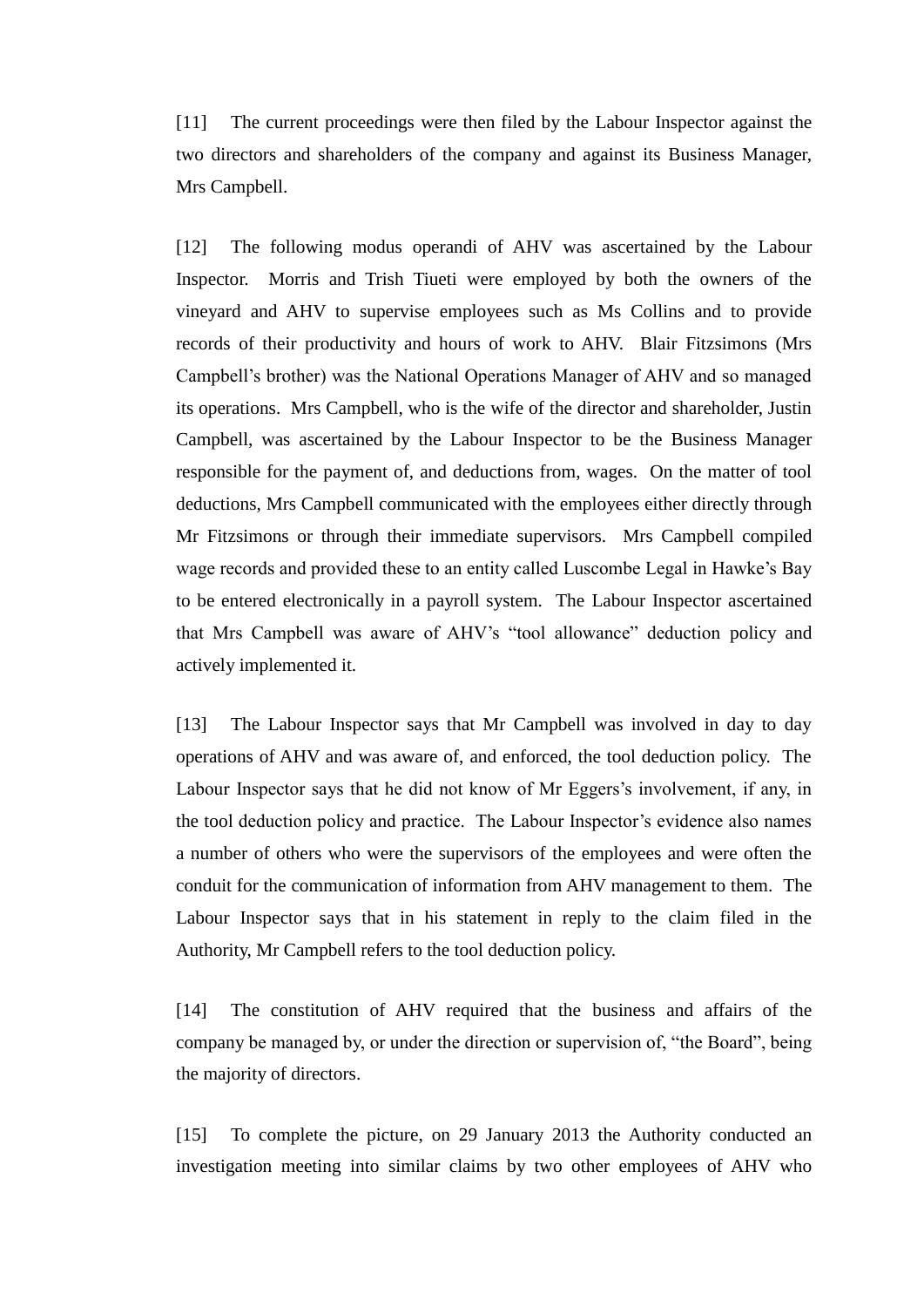represented themselves. There was no appearance for AHV at the Authority's investigation meeting. It issued its determination on 1 February  $2013.<sup>3</sup>$  The Authority found that each of the applicants in that case had the sum of \$100 deducted from her and his pay towards the end of their employment. AHV claimed, in its statement in reply to the Authority, that this was for tools (secateurs and a picking bucket) that the company had sold to each of the employees. The Authority found that the applicants nevertheless provided their own secateurs and declined ones offered by AHV. The Authority found that the applicants' picking buckets were lent to them and that payment for the buckets would only be required if they were not returned, as they were in fact. AHV's defence to that claim was succinct and quoted by the Authority in its determination as follows:<sup>4</sup>

Tools are purchased not loaned & no refunds are given or offered it is not economically viable to do so.

No agreement made for refund – why would after staff used tools AHV fully refund purchase price. This does not happen.

[16] The Authority in that case concluded that the monies were deducted and the only question for decision was AHV's justification for doing so. The Authority referred to clauses in the applicants' employment agreements under the heading "Deductions authorised" as follows:

You hereby authorise us to deduct the weekly costs of accommodation and transportation as provided in clause 15 hereof directly from your weekly wages when such services are provided to you. You may withdraw your consent to these deductions being made directly from your wages at any time by notifying us in writing.

[17] The Authority held that secateurs and picking buckets were not contained within that authorisation. There was what the Authority described as a second and inconsistent provision in the relevant employment agreements entitled "Schedule B – Authorised Deductions". It covered accommodation and transport but also two additional items. These were "Inadequate notice" and "Employer's property". Under a heading "Employer's property", four items were listed. They were secateurs, loppers, picking buckets, and safety glasses. There then followed

<sup>3</sup> *Wong v AHV Contracting Ltd* [2013] NZERA Christchurch 26.

 $4$  At [9].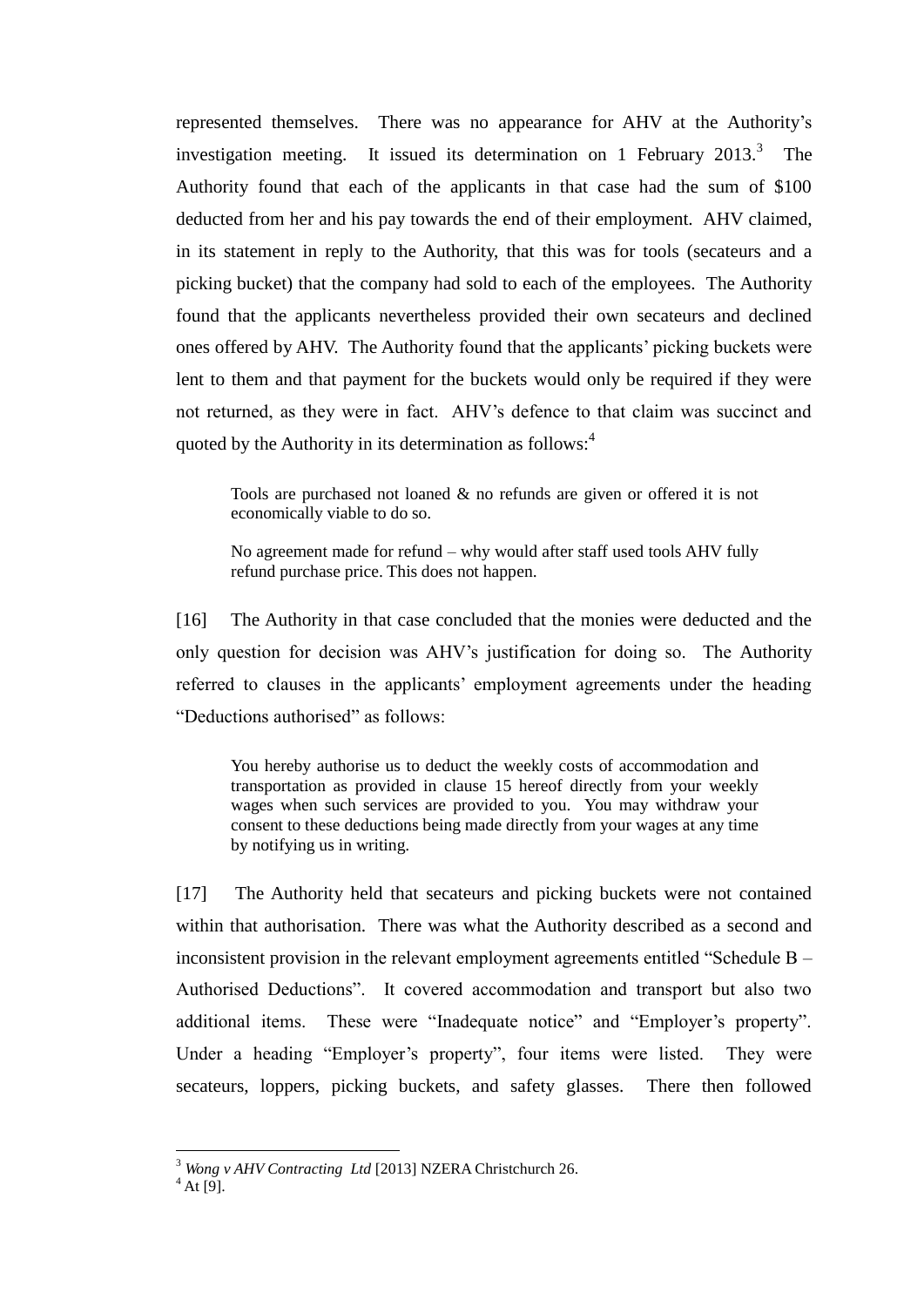references to "replacement cost" and a "deductions if not returned" which were, in the case of secateurs, \$20, and \$80 for picking buckets.

[18] The Authority concluded:

[15] The existence of a provision that facilitates payment where an employee fails to return a tool provided by the employer belies AHV's assertion such practice does not happen. When I add the applicants' evidence they were told the tools were lent (which I accept), that they should be retained (which they were) and an inability to deduct for this purpose under the deductions clause, I conclude AHV cannot justify the deduction.

[19] The Authority directed AHV to pay to each of the applicants in that case \$100 and disbursements.

[20] Returning to the present case, the company provided a statement in reply to these proceedings which was received by the Authority on 18 June 2013. It alleged that the claims were based on "Extreme Factual inaccuracies" and "obviously bias[ed] information provided / supplied to him by former AHV staff members that have had their employment terminated for serious breaches of their employment conditions, including dishonesty and Serious Gross Mis-conduct". This included the following assertions about tool deductions:

Tools – These were purchased for new staff on their behalf because they could not afford to purchase themselves. AHV then deducted the cost of the tools from the employees and show as "Tool Deduction" on their payslips. At no time did AHV offer to refund fully the purchase costs at the end of the season and furthermore was informed on many occasions by Morris and Trish [Tiueti] that some staff were simply trying to take advantage of a situation and make some free money. Logic would suggest we would not be in business long if we purchased tools for every employee and then refunded them full retail amount after they had been used.

[21] This statement in reply was signed by Mr Campbell and dated 16 June 2013.

[22] There is also affidavit evidence from the second plaintiff, Ms Collins. She responded to AHV's newspaper advertisement for vineyard pruners at Black Birch Vineyard. Ms Collins was employed under a fixed term casual individual employment agreement with AHV and worked between 6 July and 12 September 2012. Ms Collins initially used her own tools but later changed to use tools provided by AHV. For the pay period ending 26 August 2012 \$100 was deducted from her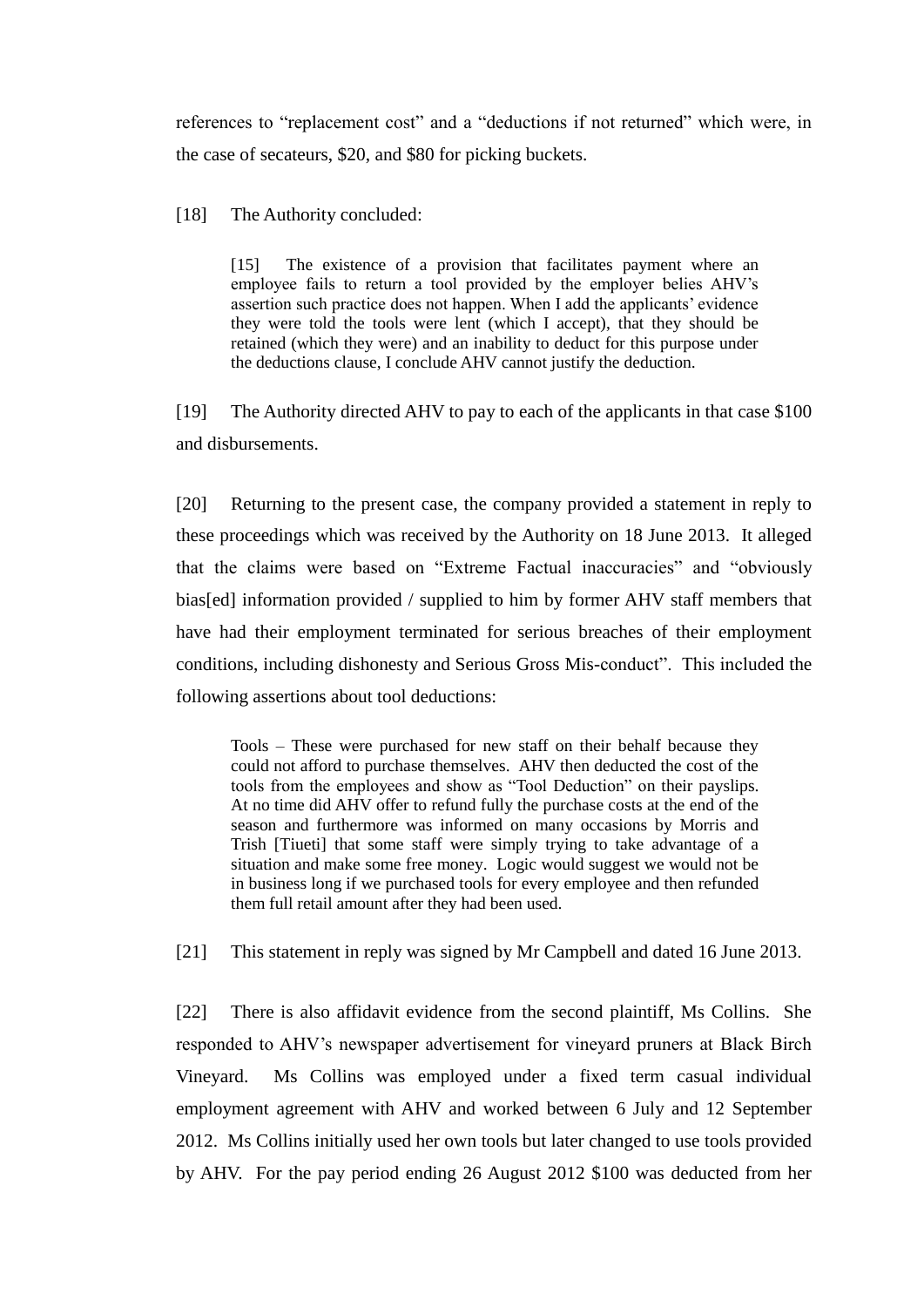wages for "Tools Deduction". This deduction was made during the course of Ms Collins's employment and not on its termination. She did not retain any of AHV's tools after her employment ended.

[23] Relevant clauses of Ms Collins's employment agreement included the following:

#### **Deductions authorised**

16. You hereby authorise us to deduct the weekly costs of accommodation and transportation as provided in clause 15 hereof directly from your weekly wages when such services are provided to you. You may withdraw your consent to these deductions being made directly from your wages at any time by notifying us in writing.

#### … **Final payment**

- 42. We shall pay out your final entitlements at the termination or expiration of this agreement, and shall be entitled to:
	- a. deduct any outstanding accommodation and transport costs owing by you as calculated in Schedule B, and
	- b. deduct the value of any property of ours not returned, the value as calculated in Schedule B, and
	- c. fill the vacant position.
- [24] Schedule B provided under the heading "Employer's property" the following:

| <i>Item</i>      | Replacement Cost | Deductions if not returned |
|------------------|------------------|----------------------------|
| <i>Secateurs</i> | \$40.00          | \$20.00                    |
| Loppers          | \$90.00          | \$50.00                    |
| picking buckets  | \$150.00         | \$80.00                    |
| Safety glasses   | \$20.00          | \$15.00                    |

*Deductions accepted:*

[25] The Authority's determination of 13 January 2014 removing this proceeding to the Court under s 178 of the Employment Relations Act, notes that Messrs Campbell and Eggers participated in the proceeding in the Authority by submitting to it that they did not accept liability for the claims made against them as directors of the company, said that the Labour Inspector's action was unjustified, and sought its dismissal. The Authority's determination records, also, that Mrs Campbell told it that she was simply an employee of AHV and was acting at all times under instructions from "senior management".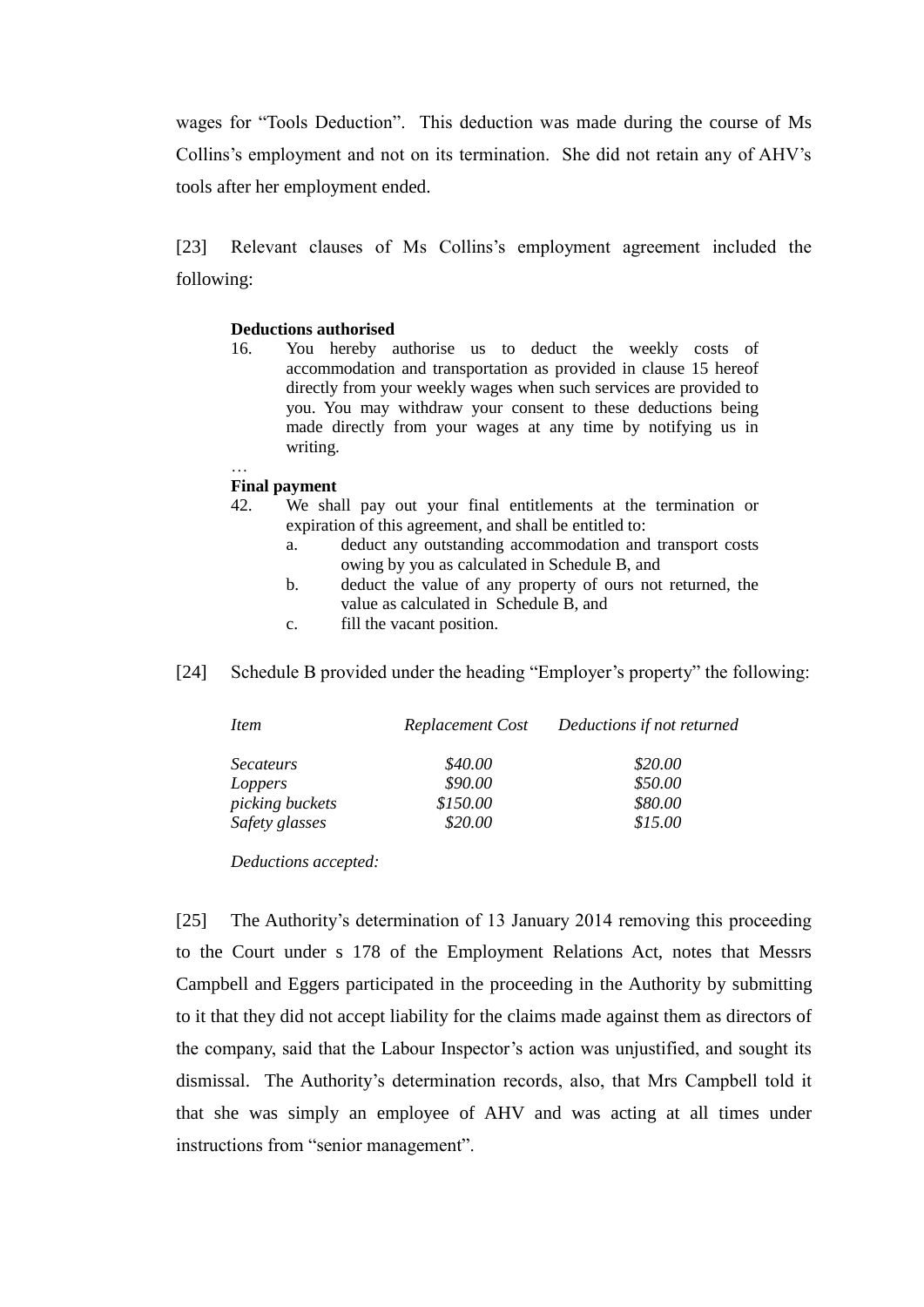[26] Mr Campbell filed a statement in reply in the Authority on 8 November 2013 for himself and on behalf of Mr Eggers. Mr Campbell referred to the Authority's determination in the *Wong* proceedings summarised earlier in this judgment,<sup>5</sup> which concluded that it was the responsibility of the company's senior managers to control all staff deductions. Mrs Campbell also filed a statement in reply denying liability for the deductions on the basis that she was an employee of AHV at all times acting under instructions from "senior management".

# **A labour inspector's powers**

[27] The first question for decision is whether the Labour Inspector was empowered in law to bring proceedings for recovery of wages deducted unlawfully by the employer as the inspector has done in this case.

[28] The relevant sections of the Wages Protection Act are 11, 12A and 13 which are as follows:

### **11 Worker may recover wages**

- (1) Subject to subsections (2) and (3), a worker may recover from that worker's employer, by action in the Employment Relations Authority, established by the Employment Relations Act 2000, in the prescribed manner,—
	- (a) any deduction made (otherwise than pursuant to section 6) by that employer from wages that have been paid, or but for that deduction would have been paid, by that employer to that worker, if—
		- (i) that deduction was not consented to, or requested by, that worker in writing; or
		- (ii) the making of that deduction was consented to, or requested by, that worker in writing; but the consent or request concerned was obtained by threat of dismissal, or otherwise by duress:
	- (b) an amount equal to any wages required by section 7 to be paid to that worker in money, if that employer paid those wages to that worker otherwise than in money.
- (2) No action under subsection (1) shall be brought after the expiration of 6 years from the date on which the cause of action concerned arose.
- (3) No such action shall be brought in respect of any cause of action that arose more than 2 years before the commencement of this Act.

# **12A No premium to be charged for employment**

<sup>5</sup> *Wong v AHV Ltd,* above, n 3.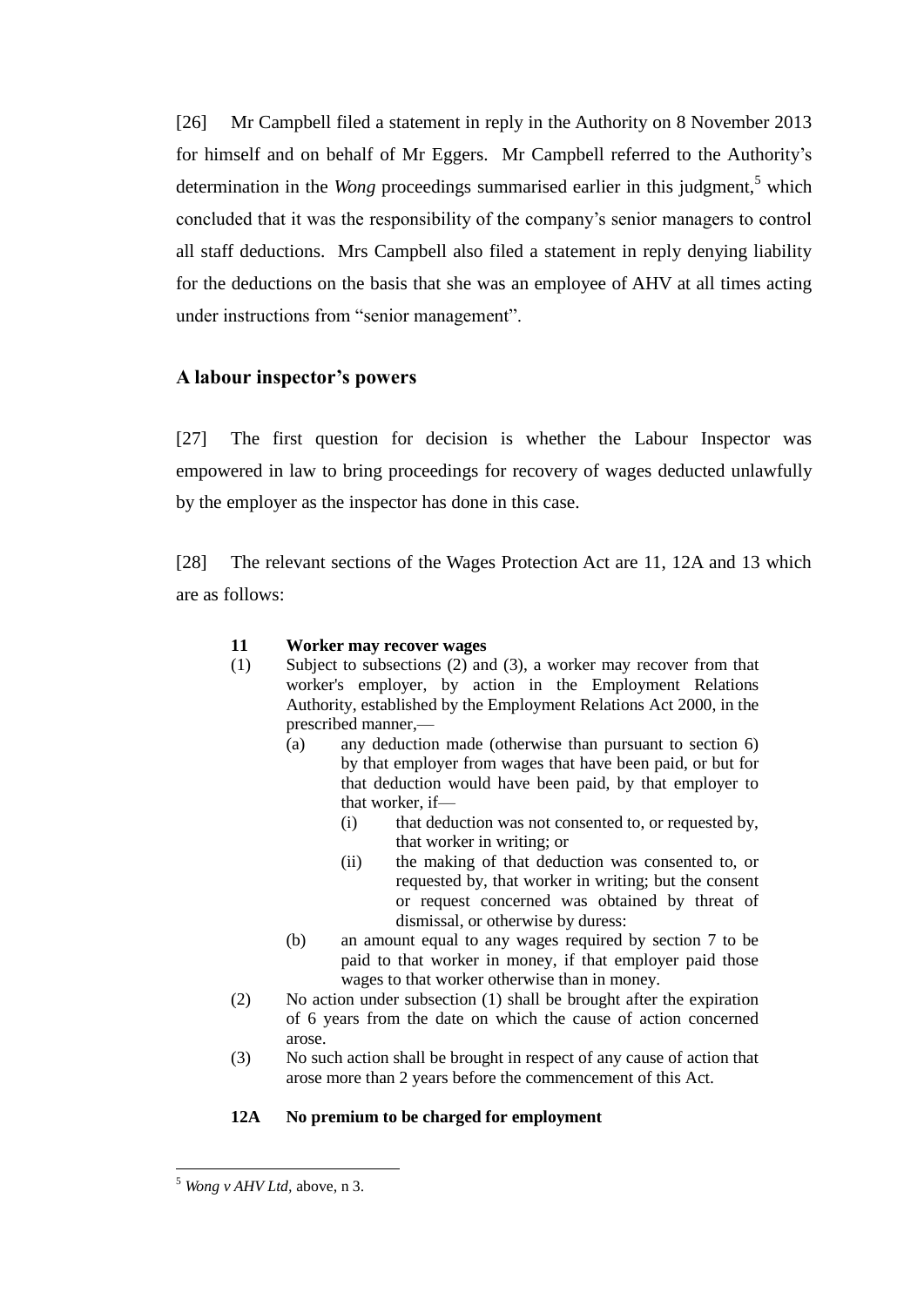- (1) No employer shall seek or receive any premium in respect of the employment of any person, whether the premium is sought or received from the person employed or proposed to be employed or from any other person.
- (2) Where an employer receives any amount of money in contravention of subsection (1), whether by way of deduction from wages or otherwise, then, irrespective of any penalty to which the employer thereby becomes liable, the person by whom the money was paid or, as the case may be, from whose wages it was deducted, may recover that amount from the employer as a debt due to the person; and civil proceedings for the recovery of the amount may be instituted in the Employment Relations Authority by the person or, notwithstanding any disability to which the person is subject, by a Labour Inspector designated under section 223 of the Employment Relations Act 2000 on behalf of the person.
- (3) Any such proceedings instituted by any Labour Inspector may be continued or conducted by the same or any other Labour Inspector.

### **13 Penalties**

Where—

- (a) any payment is made by or on behalf of any employer in contravention of this Act; or
- (b) any employer or any person on that employer's behalf contravenes or fails to comply with any of the provisions of this Act, that employer is liable, at the suit of the worker or of a Labour Inspector designated under section 223 of the Employment Relations Act 2000, to a penalty imposed under that Act by the Employment Relations Authority.

[29] Although the relevant legislative provisions clearly empower a labour inspector to file and prosecute claims for penalties for breaches of the Wages Protection Act, there is no express power in that Act that permits a labour inspector to claim reimbursement of monies deducted in breach of the Wages Protection Act on behalf of an employee. There is no doubt that employees themselves are entitled to do so subject to compliance with time limitations.

[30] There are a number of indicia in the sections of the Wages Protection Act which confirm Parliament's intention to authorise certain activities by labour inspectors but, by strong implication, to confine them to these expressed powers. Section 13 provides that an "employer is liable, *at the suit of the worker or of a Labour Inspector*<sup>6</sup> designated under section 223 of the Employment Relations Act 2000, to a penalty imposed under that Act by the Employment Relations Authority"

<sup>6</sup> Our added emphasis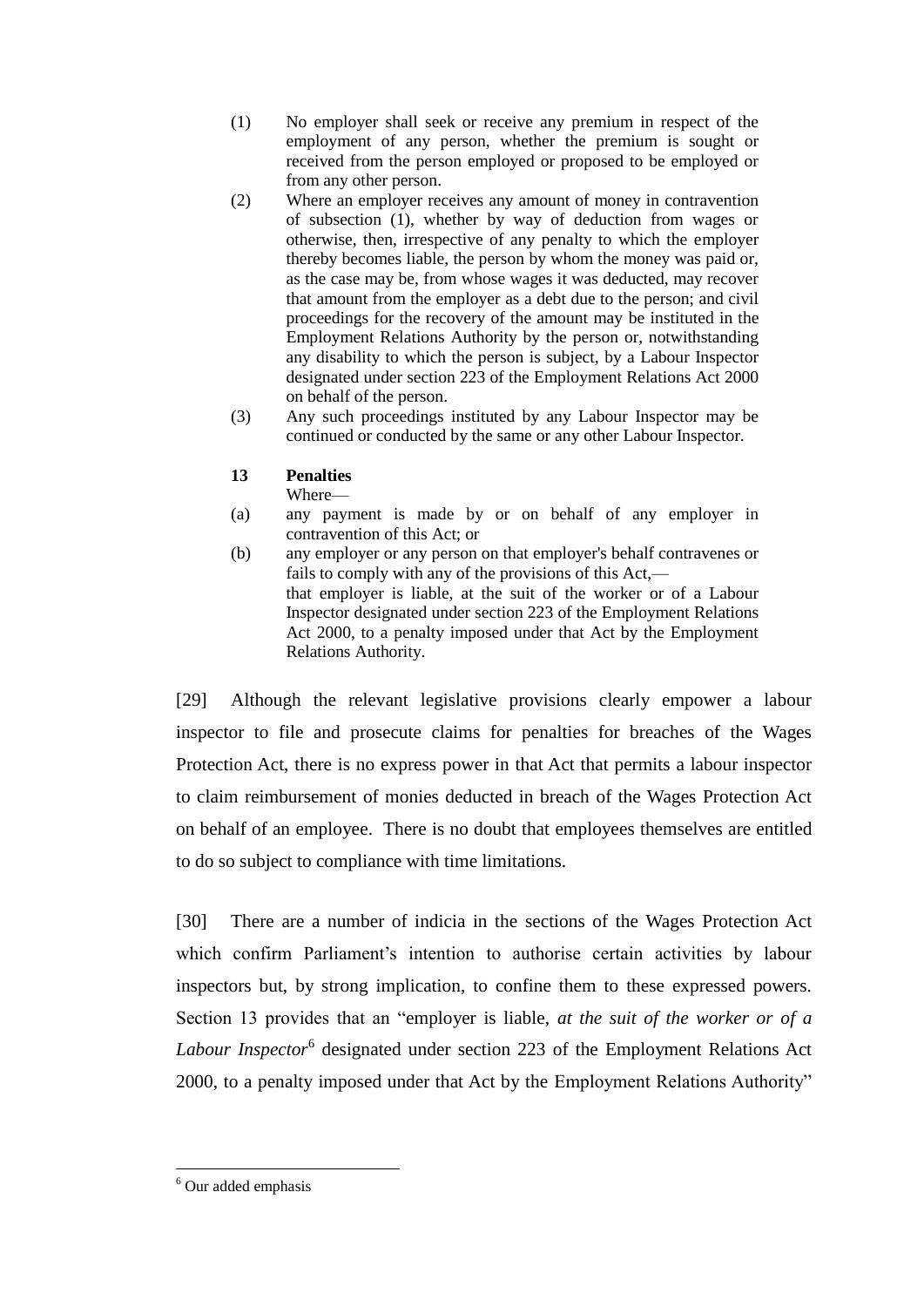in respect of any payment made on or on behalf of any employer in contravention of the Wages Protection Act or by any person who does so on that employer's behalf.

[31] That is to be contrasted with s 11 (the section relied on in this proceeding) for recovery by "*a worker*<sup>7</sup> ... from that worker's employer, by action in the Employment Relations Authority, established by the Employment Relations Act  $2000...$ ".

[32] Recovery of monies unlawfully deducted or improperly paid rests with the employee or employees concerned personally. The public (as opposed to the private) function of seeking a penalty for such breach has been left by Parliament to such employees and to Labour Inspectors. Similarly, a premium sought or received in respect of employment in breach of s 12A may be recovered by proceedings instituted in the Authority "*by the person concerned… or by a Labour Inspector on behalf of that person*". 8

[33] It is significant that labour inspectors are empowered expressly to take proceedings on behalf of an employee to recover holiday or leave pay pursuant to s 131 of the Employment Relations Act. That specific power is given by s 77 of the Holidays Act 2003. The absence of a similar specific power in respect of the Wages Protection Act tells against the Labour Inspector's case for an implied power.

[34] We do not accept the plaintiffs' argument that the words in s 11 of the Wages Protection "by action in the Employment Relations Authority" means, in the absence of stipulation in that phrase as to who can bring the action, that this includes a labour inspector. Such an interpretation would be inconsistent with ss 12A and 13.

[35] Nor do we accept the plaintiffs' argument that the provisions of ss 223, 223A and 229 of the Employment Relations Act provide otherwise. Although s 223 lists, among the Acts in respect of which labour inspectors may be designated to act, the Wages Protection Act, that does not extend beyond empowering labour inspectors to

<sup>7</sup> Our added emphasis

 $8$  Section 12A(2), our added emphasis,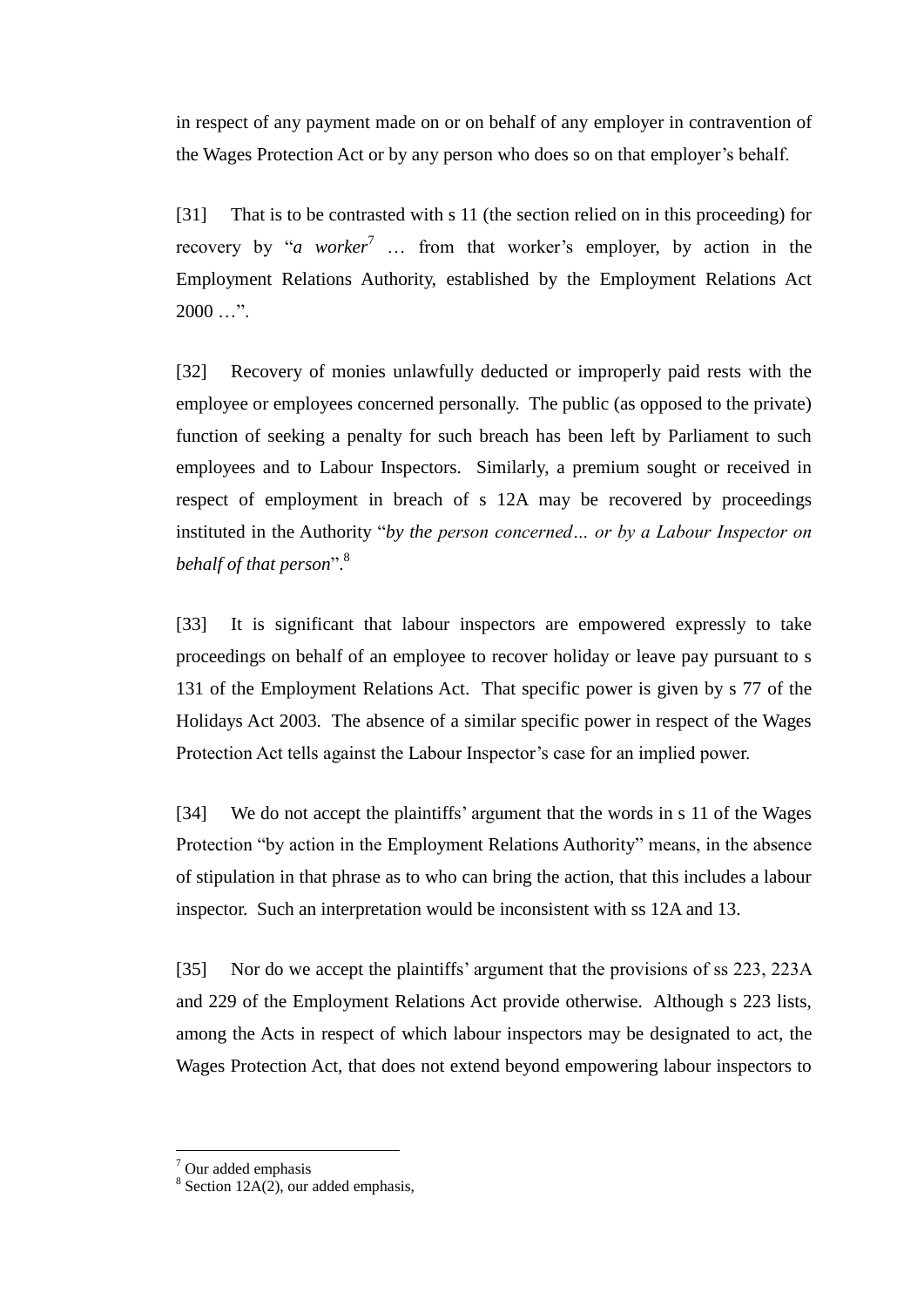fulfil those functions under the Wages Protection Act which are expressly theirs or necessarily incident to those expressed powers.

[36] Nor does s 223A save the position for the plaintiffs. This sets out, among the functions of labour inspectors, "taking all reasonable steps to ensure that the relevant Acts are complied with". $9$  Again, we conclude that the empowerment of labour inspectors to take all reasonable steps to ensure compliance is to take all such steps within the jurisdiction expressly given to them, that is in this case the Wages Protection Act. This power does not extend to creating other powers to bring proceedings which are not provided for expressly.

[37] Finally, we have given consideration to whether s 229 of the Employment Relations Act empowers labour inspectors to issue proceedings for recovery of unlawful deductions from wages. The Employment Relations Act does give very broad ancillary powers to labour inspectors under s 229 and following sections. In particular, s 229(4) empowers a labour inspector to commence proceedings for breach of the Wages Protection Act. This is, however, confined to claims for compliance orders under s 137. In this case, the first plaintiff's claim in the Authority was not for a compliance order but, rather, one for recovery of an unlawful deduction under s 11 of the Wages Protection Act. Whether the same outcome might be able to be achieved by applying for a compliance order is at least arguable, but does not need to be decided by us in this case.

[38] The question exemplifies just one of incongruences between the Wages Protection Act and other so-called minimum code employment legislation. For example, although s 229(4) of the Employment Relations Act allows labour inspectors to seek compliance orders for breaches of the Wages Protection Act, s 137 of the same Act sets out the provisions to which it relates but does not include any under the Wages Protection Act.

[39] Labour inspectors can exercise a number of intrusive and coercive powers which are provided for explicitly in the Employment Relations Act. We consider that to expand labour inspectors' powers by implication, or even recourse to a

 $\frac{9}{9}$  Section 223A(b).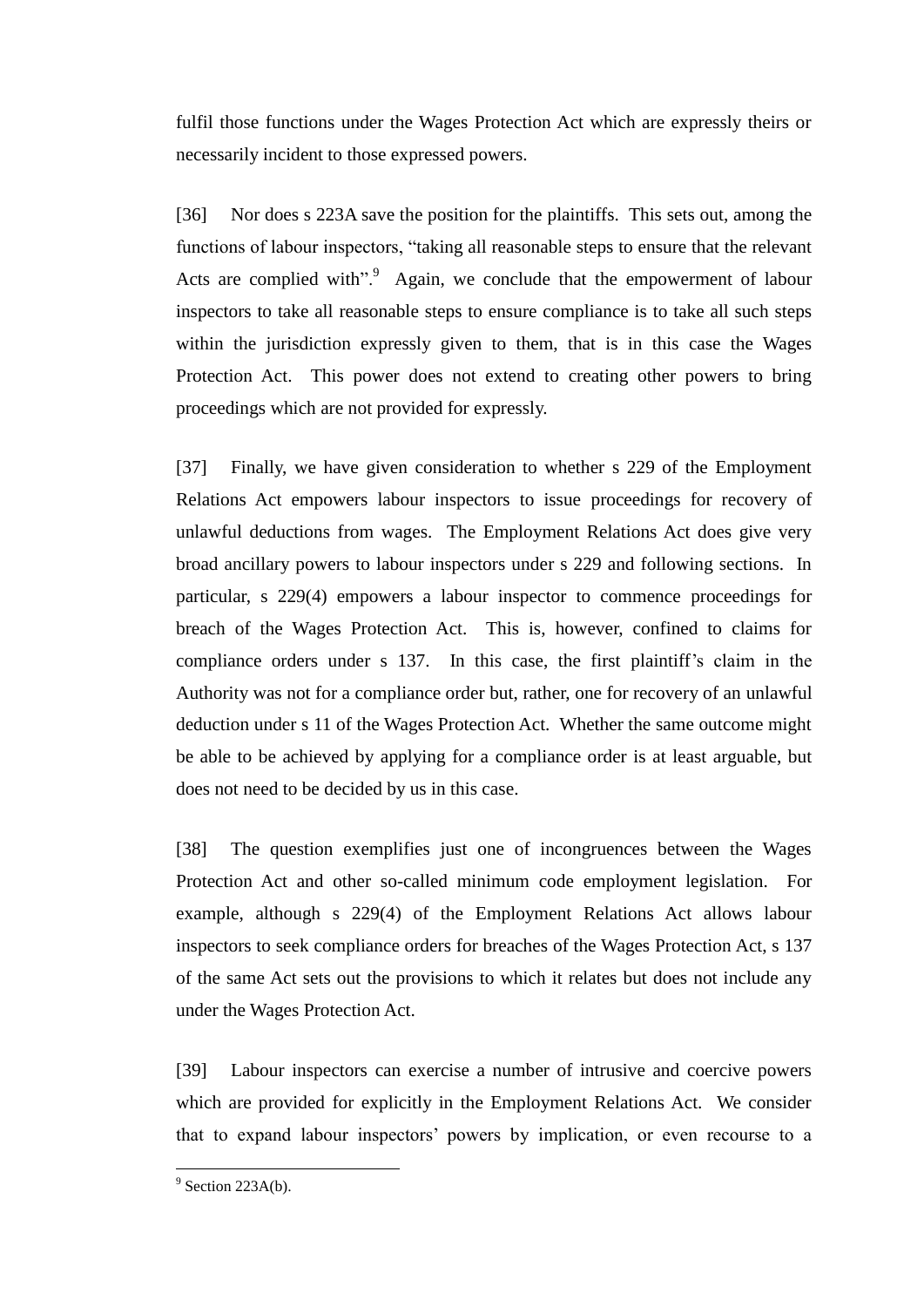general enforcement provision, would be inappropriate as would be the effect of extending labour inspectors' remedial powers to issuing proceedings for recovery of unlawfully paid or deducted amounts.

[40] A labour inspector is the holder of a statutory office, primarily under the Employment Relations Act but having powers under other associated legislation including the Wages Protection Act. We conclude that a labour inspector can only exercise such powers as are given expressly by legislation or may be properly inferred from any relevant part or parts of that legislation. Because a labour inspector is given some specific powers, that does not mean that he or she possesses thereby broader or different powers, even in relation to the same employment relationships.

[41] It may appear counter-intuitive to permit labour inspectors to bring some sorts of claims but not others on behalf of the same employees against the same employers. If this situation is thought to be clumsy, an undue duplication of effort or cost, or otherwise in need of rationalisation, it is for Parliament and not this Court to expand and rationalise the powers of labour inspectors in appropriate cases.

[42] It may well be practicable and lawful, as has occurred in this case, that combined proceedings for recovery of unlawful deductions brought by an affected employee or affected employees, and for a penalty brought by a labour inspector, involve the Labour Inspector both acting in his or her express statutory role and as a representative of the employee in the recovery action. As the law stands, however, what is essential is that the employee brings proceedings in his or her own name in that recovery action irrespective of whether it is the employee who also seeks a penalty (as he or she may) or a labour inspector.

[43] The addition of Ms Collins as a plaintiff means that, subject to the decision of the second issue about who is the "employer", the claims for monies deducted can be pursued. The Labour Inspector may act as her advocate or agent in that claim, but not in his capacity as a labour inspector.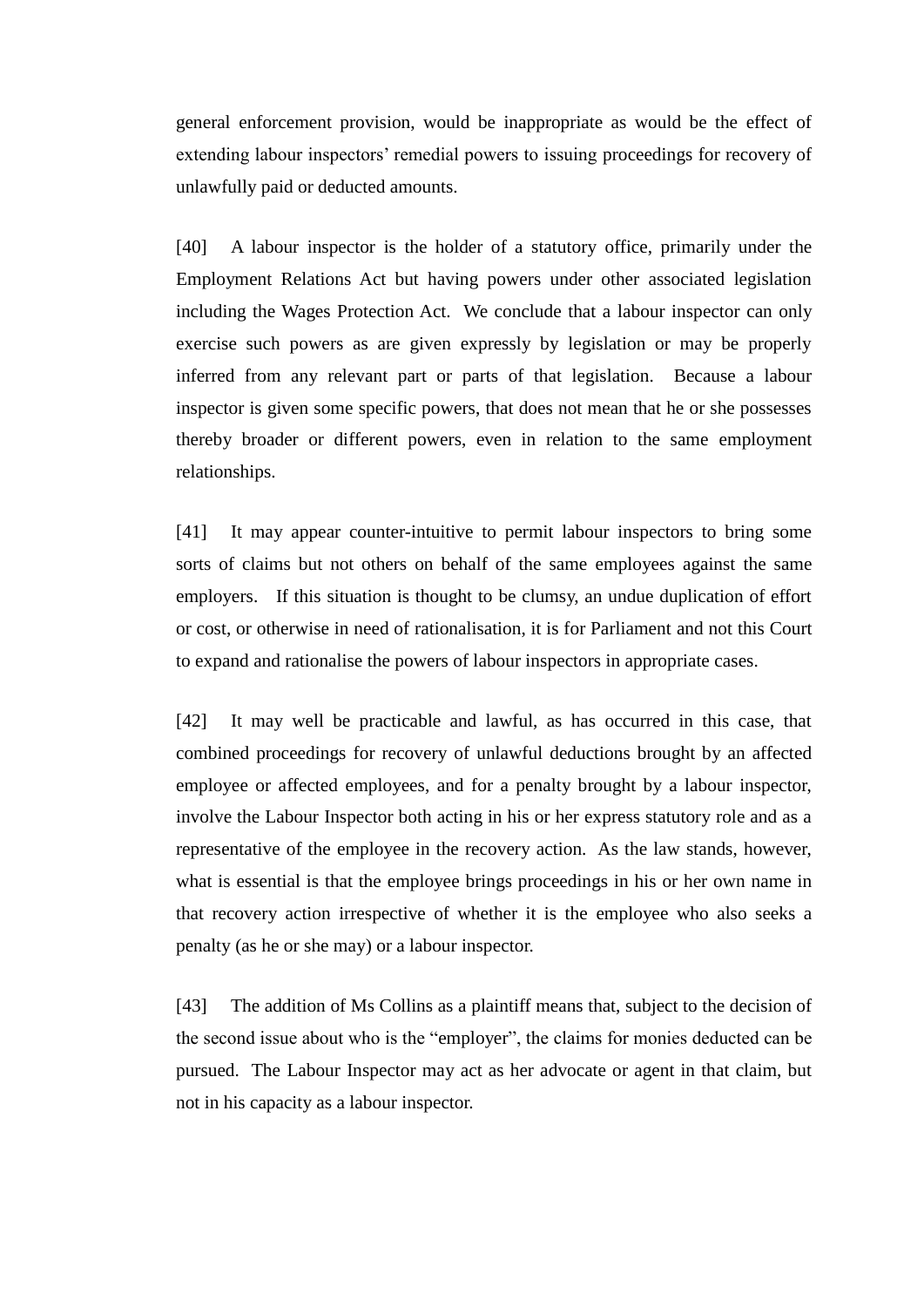# **Who is an "employer" under the Wages Protection Act?**

[44] This is the second, and more difficult preliminary issue raised by the case. The question in this case is whether any of the three defendants was the second plaintiff's employer, and it turns primarily on the interpretation and application of an extended definition of "employer" in the Wages Protection Act. That definition of "employer" in s 2 is:

In this Act, unless the context otherwise requires, **employer** means a person employing any worker or workers; and includes any manager, foreman, clerk, agent, or other person engaged on behalf of that person in the hiring, employment, or supervision of the service or work of any worker

[45] In view of the significance of the legal question to be determined and the absence of professional (or indeed any) advocacy on behalf of the defendants, Mr Palmer QC was appointed as counsel to assist the Court (an amicus curiae) to ensure that all relevant arguments were considered. The Court is grateful to Mr Palmer for his submissions which have, along with those of Ms Urlich and Mrs Carr, assisted us in determining this question. The question is not as straight-forward as it may appear at first sight.

[46] The authors of Mazengarb's *Employment Law* summarise generally and accurately the relevant purpose and scheme of the Wages Protection Act:<sup>10</sup>

The Wages Protection Act 1983 sets out a number of fundamental rules relating to the payment of wages. Perhaps the most significant is that no deductions can be made from wages except in accordance with the Act (s 4). The Act permits deductions to be made with a worker's consent (s 5). Certain overpayments relating to absence from work without permission, striking or being locked out, or being suspended may be recovered by deduction in strictly controlled circumstances (s 6). This exception derives from the inability of modern computer pay systems to deal with such irregular occurrences at the point in time in which they occur.

Wages are to be payable in money (s 7). Exceptions are provided in relation to the Crown or local authorities, which may pay by cheque (s 8), cases where workers agree to payment by cheque or bank credit (as will usually be the case (s 9)) and payment during a worker's absence from work (s 10). Employers may not stipulate the mode of spending wages (s 12). Finally, in a recent amendment which reflects the development of unscrupulous practice resulting from the combination of high unemployment

<sup>&</sup>lt;sup>10</sup> Introduction to the Wages Protection Act 1983 (online ed). The 1983 Act at [3100.2].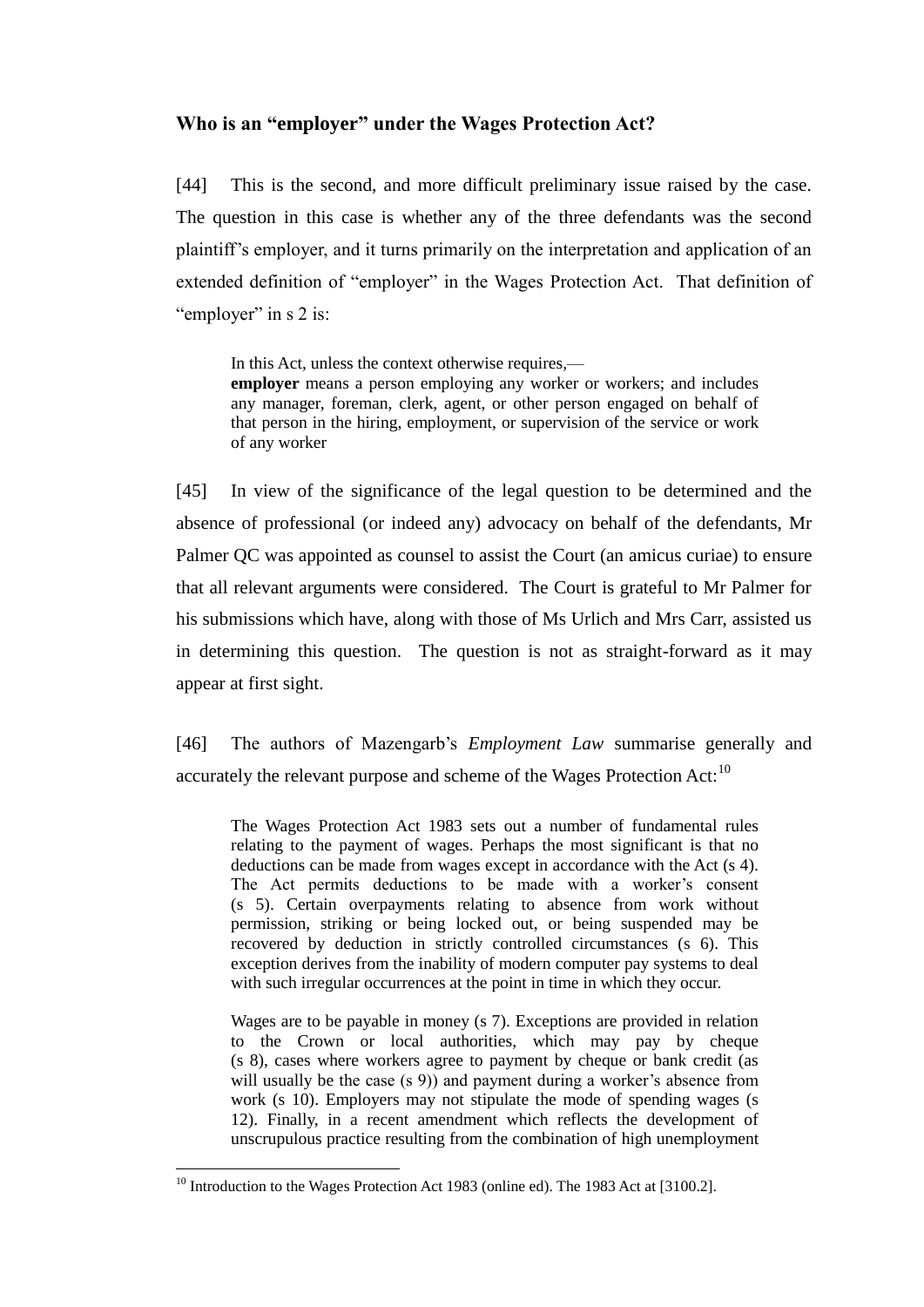and the "permissive" bargaining regime introduced by the Employment Contracts Act 1991, no premium may be charged for employment (s 12A).

Provision is made for recovery actions (s 11).

[47] The Wages Protection Act is part of the so-called minimum code of employee rights and is employee-protective legislation. Some of its provisions are antiquated, for example the requirement to pay wages in money (coins and notes) and the narrow and structured exemptions to this requirement. On the other hand, as may be seen from the introductory quotation above, Parliament has in recent times moved to extend or otherwise amend the Wages Protection Act's provisions to deal with circumstances as they change or arise. It is not legislation that is caught entirely in an early to mid- $20<sup>th</sup>$  century time warp.

[48] The definition of "employer" in s 2 of the Wages Protection Act consists of a number of parts which can be broken down for individual consideration but the meaning of which must, ultimately, be considered as a whole and in the context of the Wages Protection Act.

[49] All words and phrases defined in s 2 are subject to the qualifying words "In this Act, unless the context otherwise requires …". That is a common qualifier of statutory definitions in many Acts. The words "In this Act" make it clear that the definitions and the catch-all qualifying phrase apply to that legislation, the Wages Protection Act. The "context" referred to is the context of the use of the defined words or phrases within that Act. So, in this case, the definition of "employer" must be considered in the context of the relevant section or sections in which it appears. In this case the focus is on s 11 in which the word "employer" is used several times. Finally in this regard, the word "requires" imposes a high threshold to be attained if the statutory extended definition of "employer" in s 2 is not to be applied. Put another way, if the statutory definition of the word can apply sensibly in the context in which it is used (here s 11), then the catch-all exemption is inapplicable and the Court must apply the s 2 definition of "employer".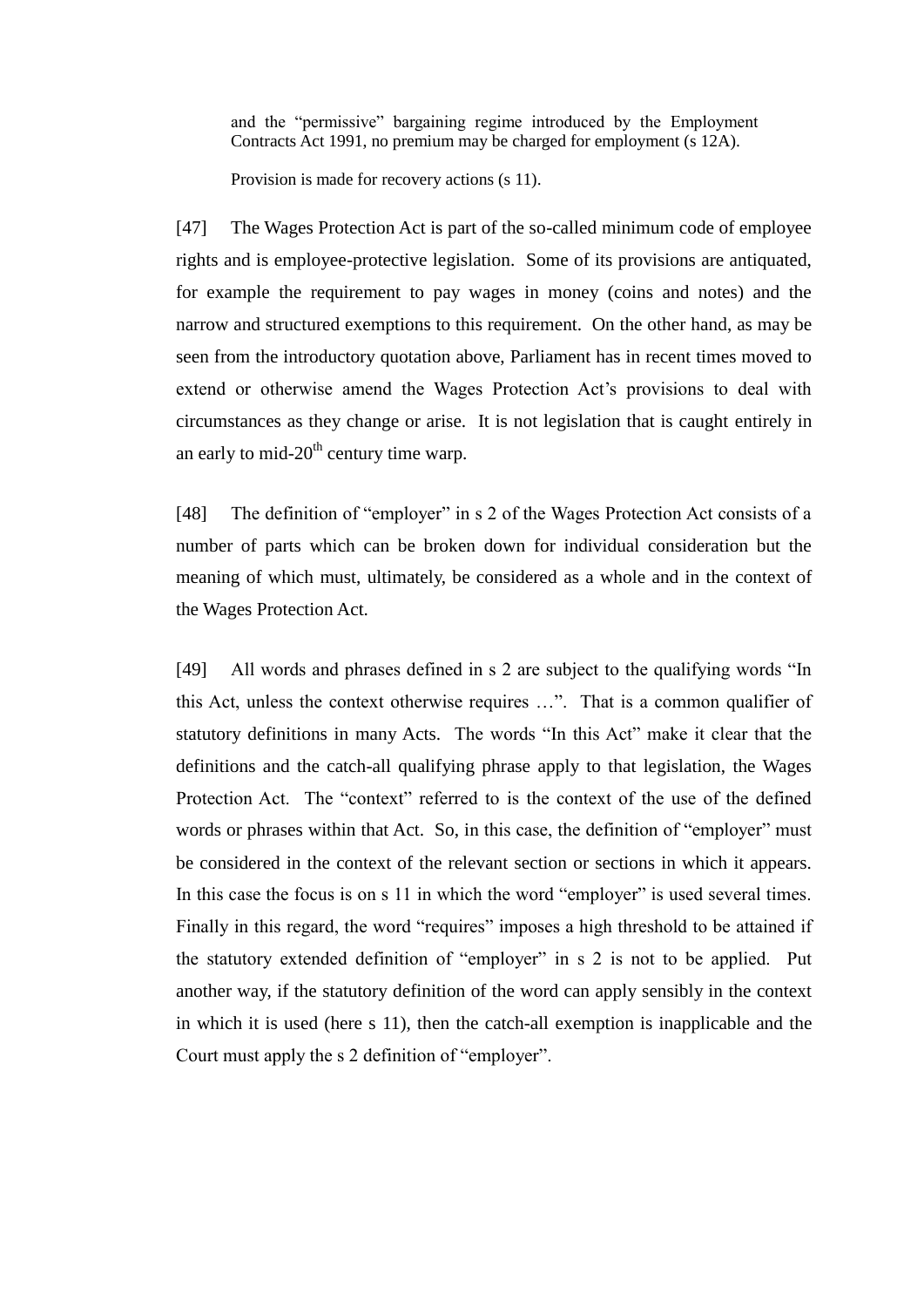[50] Burrows and Carter's Statute Law in New Zealand,<sup>11</sup> the leading New Zealand text on statutory interpretation, categorises the definition of "employer" in s 2 as a stipulative definition. This stipulative definition can only be displaced by the proceeding caveat ("… unless the context otherwise requires …") if the context gives strong indications to the contrary.

[51] The learned authors also point out that "the context" admits of a wide meaning. "It includes not only the text of the legislation in question, but also the purpose and policy of the legislation, its history and the consequences of a suggested interpretation."<sup>12</sup> This suggests that "the context" is not merely the statutory context although that is an essential part of it. Authority for this proposition is the judgment of the New Zealand Court of Appeal in *Police v Thompson*, <sup>13</sup> which followed the earlier Supreme (now High) Court judgment in *Auckland City Corporation v*  Guardian Trust and Executors Co of New Zealand Ltd,<sup>14</sup> where the Court concluded that the statutory definition of the word "owner" could not be interpreted as the statute apparently required because of the injustice that this would cause in practice.

[52] The first element of the definition of "employer" is uncontroversial. It means "a person employing any worker or workers". That is not dissimilar (but not identical) to the relevant definition of "employer" in s 5 of the Employment Relation Act, being "a person employing any employee or employees" although under the 2000 Act definition this is deemed to include any person engaging or employing a home worker. There is no material difference between "employee" and "worker" for this purpose. But that is the complete definition of "employer" under the Employment Relations Act whereas the extended definition in s 2 of the Wages Protection act has no counterpart in the 2000 Act.

[53] Next, crucially, the definition of "employer" is extended to include "any manager, foreman, clerk, agent or other person …". The specific descriptions (manager, foreman, clerk, agent) contemplate other staff or employees of an

<sup>&</sup>lt;sup>11</sup> JF Burrows and RI Carter, Statute Law in New Zealand  $(4<sup>th</sup>$  ed, Lexis Nexis, Wellington 2009).

<sup>12</sup> At 422-423.

<sup>13</sup> *Police v Thompson* [1966] NZLR 813.

<sup>14</sup> *Auckland City Corporation v Guardian Trust and Executors Co of New Zealand Ltd* [1931] NZLR 914 (SC).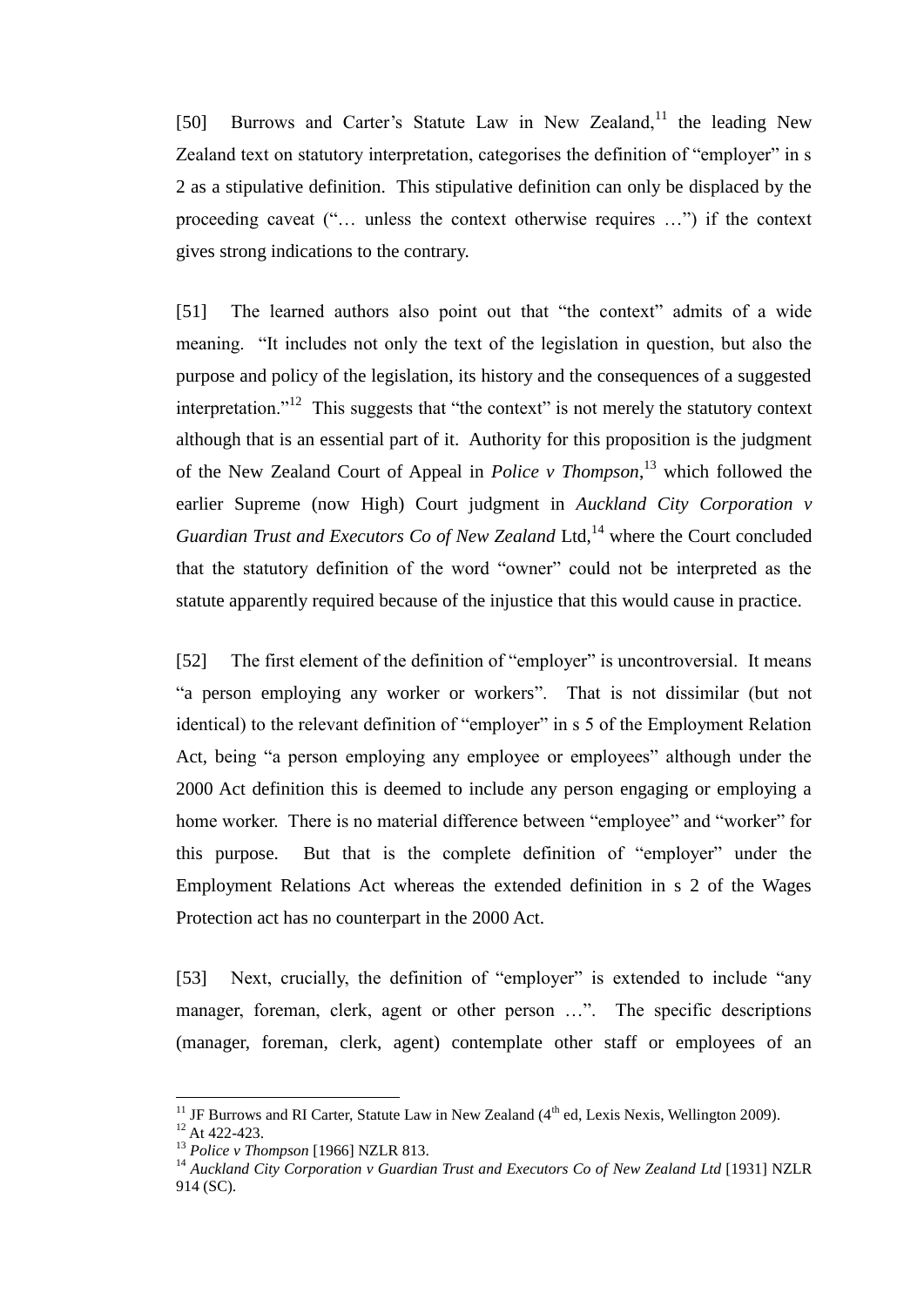employing entity, an agent of that employing entity who may or may not be an employee of that employing entity, and, potentially, office holders of an employing company.

[54] Next, those extended categories of person must be "engaged on behalf of that person [the employer] in the hiring, employment, or supervision of the service or work of any worker". There are two different elements to this part of the definition. Those persons in that extended category may be engaged in the pre-contractual elements of the employment relationship (the hiring or employment) or in the day to day work performed under the contract (the supervision of the service or work). These phrases restrict the classes of person to those in the employment-related operations of the entity that engages an employee: someone, even a director or other officer of an employing company who does not have that operational involvement with its employment of persons, would not fall within the definition.

[55] Put another way, not all people involved with the employing entity are drawn into the definition of "employer". There is a requirement for either a supervisory or managerial role in relation to the "worker", a business administrative role (the clerk), or the person subject to the extended definition must be the agent of the employing entity in relation to those relationships (supervisory and administrative).

[56] Having analysed the elements of the definition of "employer" in s 2, we now move to other relevant sections of the Wages Protection Act for the purpose of ascertaining its broader context as regards employers.

[57] The first reference to "employer" is in s 4. This requires an employer to pay a worker's wages without deduction. Next, s 5 provides that an employer may make deductions from wages payable to workers in certain circumstances. Section 6 uses the word "employer" in relation to the recovery of overpayments of wages made to workers. Sections 8-10 deal with the method of payment of wages by employers to workers.

[58] A narrower interpretation of "employer" than appears in full in s 2 cannot be a universal interpretation of the word in the Wages Protection Act. Any narrower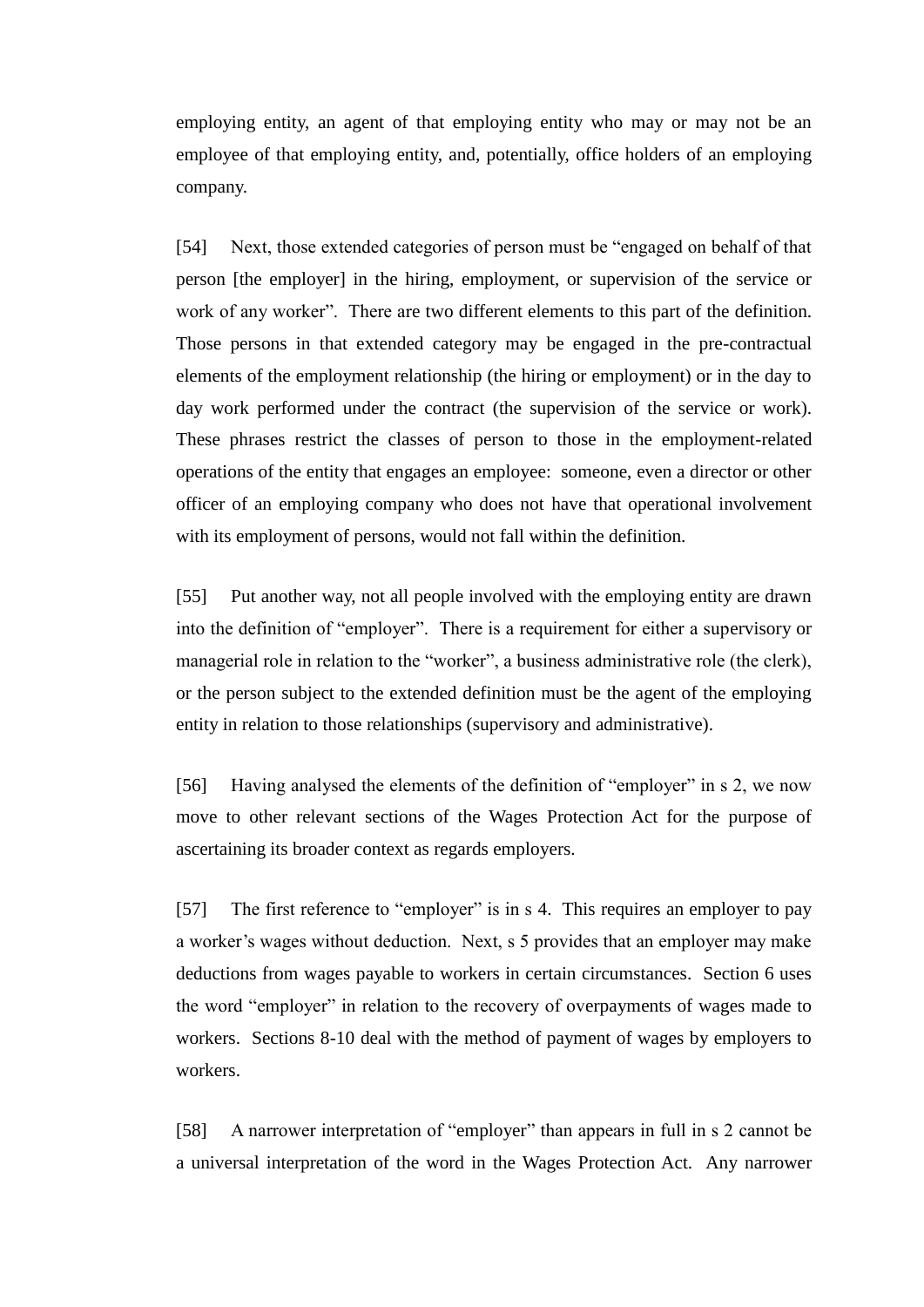interpretation would be the exception rather than the rule. Parliament has set out what is to apply in all, or at least most, cases with exceptions to that having to be determined in the context of a particular use of the word.

[59] Section 11 (under which the plaintiffs' claims are brought in this case) is as follows:

### **11 Worker may recover wages**

- (1) Subject to subsections (2) and (3), a worker may recover from that worker's employer, by action in the Employment Relations Authority, established by the Employment Relations Act 2000, in the prescribed manner,—
	- (a) any deduction made (otherwise than pursuant to section 6) by that employer from wages that have been paid, or but for that deduction would have been paid, by that employer to that worker, if—
		- (i) that deduction was not consented to, or requested by, that worker in writing; or
		- (ii) the making of that deduction was consented to, or requested by, that worker in writing; but the consent or request concerned was obtained by threat of dismissal, or otherwise by duress:
	- (b) an amount equal to any wages required by section 7 to be paid to that worker in money, if that employer paid those wages to that worker otherwise than in money.
- (2) No action under subsection (1) shall be brought after the expiration of 6 years from the date on which the cause of action concerned arose.
- (3) No such action shall be brought in respect of any cause of action that arose more than 2 years before the commencement of this Act.
- [60] Section 13 of the Wages Protection Act ("Penalties") provides:

Where—

- (a) any payment is made by or on behalf of any employer in contravention of this Act; or
- (b) any employer or any person on that employer's behalf contravenes or fails to comply with any of the provisions of this Act,—

that employer is liable, at the suit of the worker or of a Labour Inspector designated under section 223 of the Employment Relations Act 2000, to a penalty imposed under that Act by the Employment Relations Authority.

[61] Formerly, s 14 (repealed by the Wages Protection Amendment Act 1991 (1991 No 33)) originally provided (until 7 May 1991) as follows:

### **14. Employer may have actual offender charged**

(1) Where an employer is charged with an offence under this Act, that employer shall be entitled upon information duly laid by that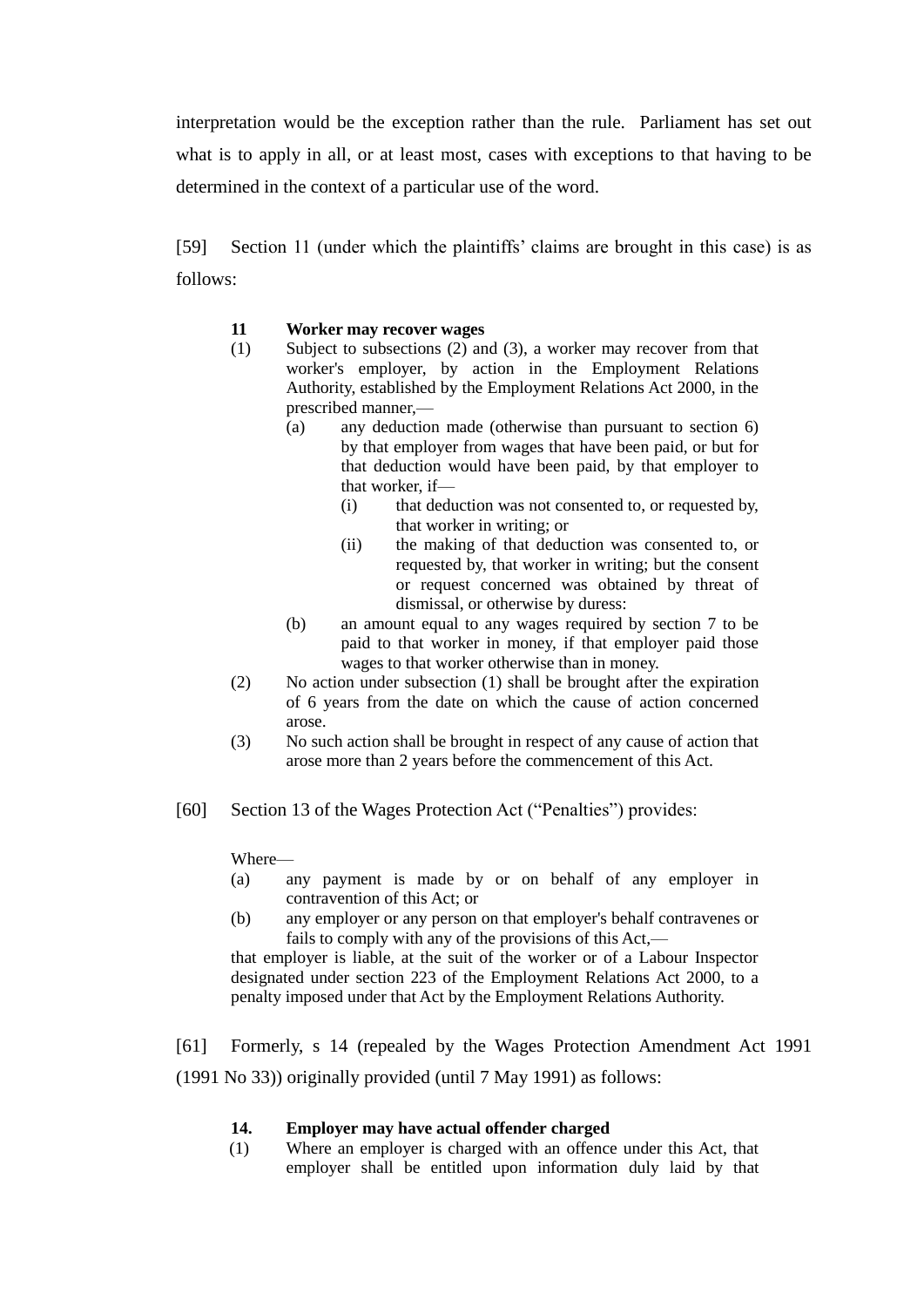employer to have any other person whom that employer alleges to be the actual offender brought before the District Court Judge on the same charge; and to enable both charges to be heard together, the charge against that employer may be adjourned for such time as the District Court Judge thinks reasonable.

- (2) If any charges are heard together under subsection (1) of this section and the offence concerned is proved, but the District Court Judge finds that-
	- (a) That offence was committed in fact by the other person concerned, without the consent or connivance of the employer concerned; and
	- (b) That employer had done all that could reasonably be expected of that employer to prevent the offence, that other person shall be convicted of that offence, and that employer shall not be guilty of that offence.

[62] In s 11 the relevant phrase used in relation to recovery of wages is: "… a worker may recover from that worker's employer …". The later reference in the section to "that worker" refers back to the opening description of "that worker's employer". As with the other sections in which the word "employer" appears, there is nothing immediately apparent in the context of the use of the word "employer" in relation to recoveries of unlawful deductions which would require a narrower definition of "employer" than that which is set out in full in s 2. However, because the definition of "employer" and its application to s 11 proceedings is at the heart of this case, we must and will examine further the use of the word in contexts of both s 11 and the circumstances of this case. It does not follow necessarily that the definition of "employer" in s 11 in this case will apply either to the same word used elsewhere in the Act, or to other factual circumstances of another s 11 case.

[63] To complete our analysis of the use of "employer" in the remainder of the Act, section 12 prohibits the stipulation by employers of the mode of expenditure of workers' wages and s 12A relates to the prohibition on premiums being charged for employment. Section 13 is the general penalties section.

[64] Section 14, which was repealed with effect from 15 May 1991 by s 4 of the Wages Protection Amendment Act of that year, may have provided a context within which to interpret "employer" as only the primary employing entity of a worker and to exclude those categories and persons referred to in the s 2 definition. That section referred to an "employer" being charged with an offence under the Wages Protection Act. It allowed any such "employer" to "have any other person whom that employer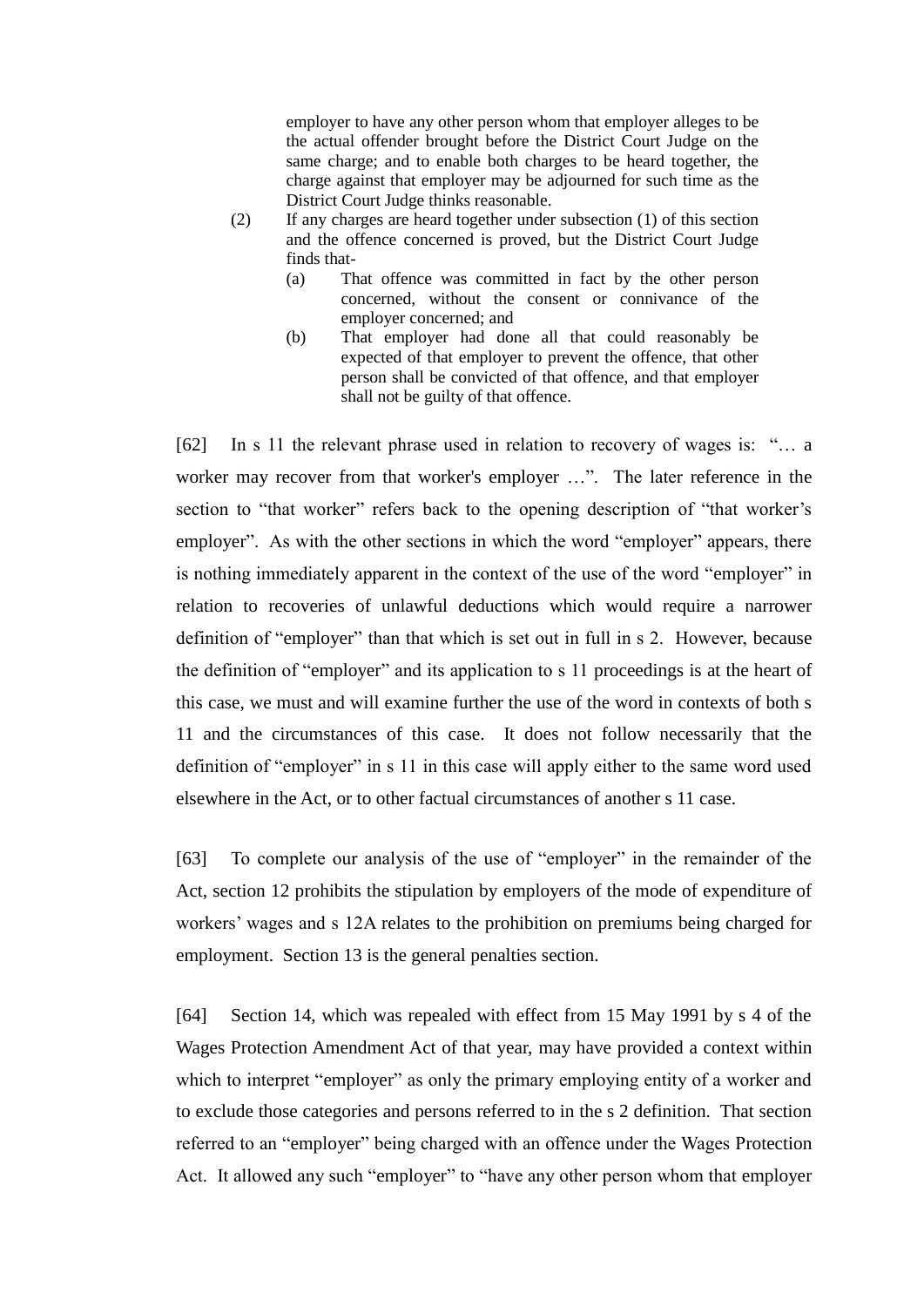alleges to be the actual offender brought before the District Court Judge on the same charge". To have permitted the "employer" to include the extended range of persons under the s 2 definition could have rendered redundant much of the intended purpose of s 14 because such other persons alleged to be actual offenders would already have been deemed to be the employer under the extended s 2 definition.

## **"Employer" in s 11– the argument for the plaintiffs**

[65] We mean no disrespect to counsel for the plaintiffs when we describe their arguments as simple and obvious. That is because, on their face, the plain words of the definition of "employer" appear to mean what they say. That is, in addition to meaning the actual employing entity (in this case AHV Contracting Limited), "employer", for the purpose of recovering wrongly deducted or paid monies, includes others, either animate persons or even arguably corporate persons, having a specified connection to that primary employer.

[66] Before coming to the nub of the definition, it is, nevertheless, necessary to address a preliminary point of the plaintiffs' argument with which we disagree but which, if correct, would have created an even broader spectrum of persons potentially liable.

[67] Ms Urlich submitted that not only are "managers, foremen, clerks or agents" also deemed to be employers, but so too are any others engaged on behalf of the primary employing entity or on behalf of any manager, foreman, clerk, or agent if that other person is engaged in the hiring, employment, or supervision of the service or work of any worker.

[68] We interpret the words "other person engaged on behalf of that person in the hiring, employment, or supervision of the service or work of any worker" as not creating a broad class of person independently of the prior descriptions. Rather, they qualify the words "manager, foreman, clerk [and] agent". So, to use the example of whether a "manager" is an "employer" for the purposes of this Act, such a manager must be engaged on behalf of the primary employing person in the hiring, employment, or supervision of the service or work of any worker.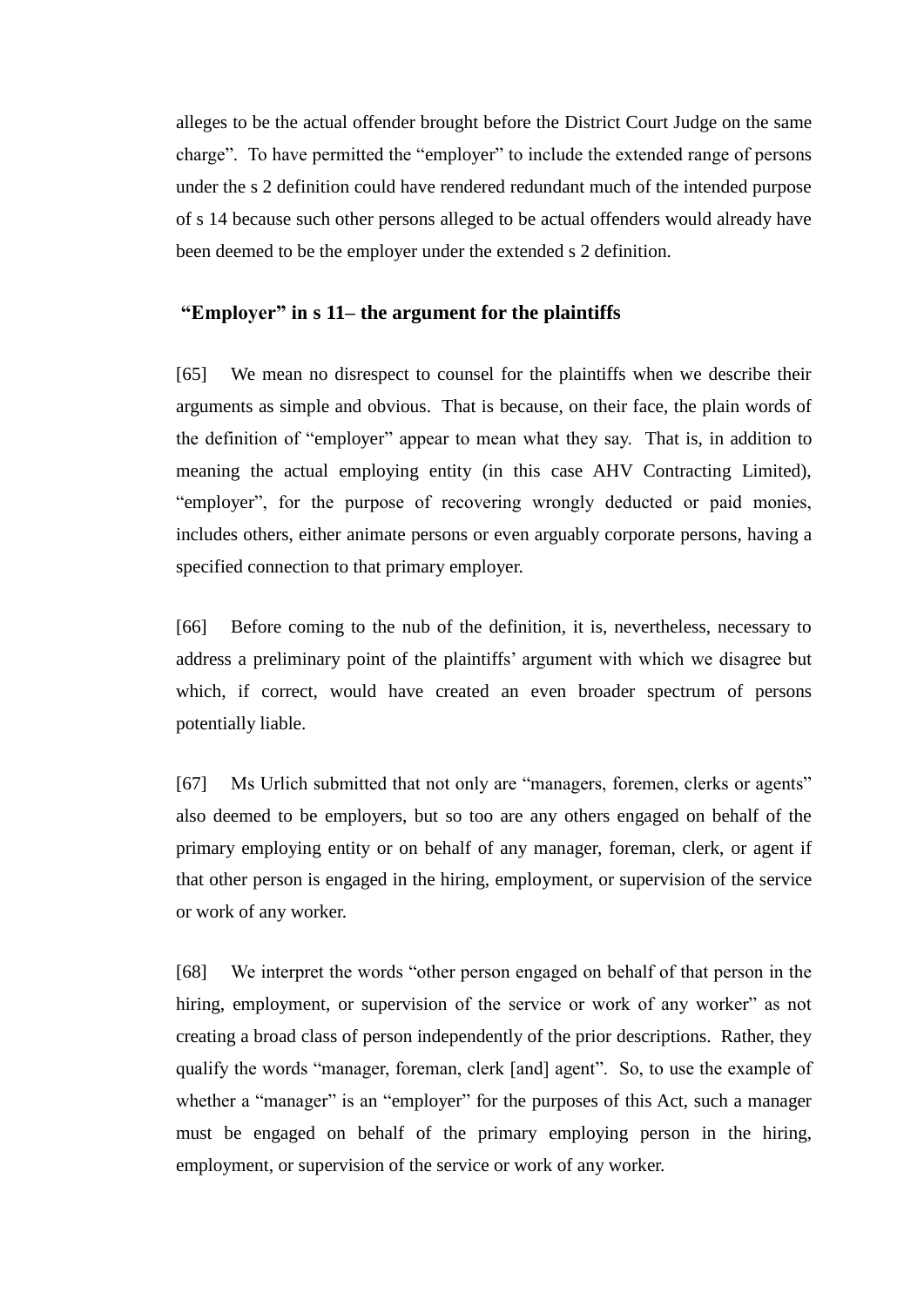[69] Finally, we interpret the definition to mean that any "other person engaged on behalf of [the primary employer] in the hiring, employment, or supervision of the service or work of any worker" must be engaged in a role akin to that of a manager, foreman, clerk, or agent.

### **The amicus's submissions**

[70] Mr Palmer assisted us by providing a detailed historical background to the current provision, tracing its development from the earliest truck legislation in the United Kingdom. Counsel faced an initial difficulty in ascribing an alternative meaning to the extended definition in s 2 if the phrases did not mean what they appear on their face to say. Rather than persuading the Court that an alternative meaning should be given to the words, Mr Palmer submitted that they should be given their plain (extended) meaning only in what would now be exceptional circumstances. Drawing on what he said was the historical justification for creating an extended meaning, Mr Palmer said that the extended meaning should only be able to be resorted to where either the identity of the primary employing entity is in doubt or where, for whatever reason, the primary employing entity is not amenable to the jurisdiction of the Court. Counsel submitted that neither circumstance exists in this case and we agree that this is so as a matter of fact.

[71] We did not understand, however, counsel's submissions about the jurisdictional amenability of the primary employing entity, to extend to the circumstances of this case. Here the primary employing entity (the company) has gone into liquidation and has ceased to exist after the proceedings were issued. In one sense, the primary employer in this case is "not amenable" to the Court's jurisdiction. These are the same distinction and rationale posited by the authors of Mazengarb's *Employment Law* in their commentary on the definition of "employer" under the Act.

[72] Mr Palmer submitted that recourse to the extended definition would be rare these days in view of the transparency of employment relationships and of the identities of the parties to such relationships, of modern record keeping by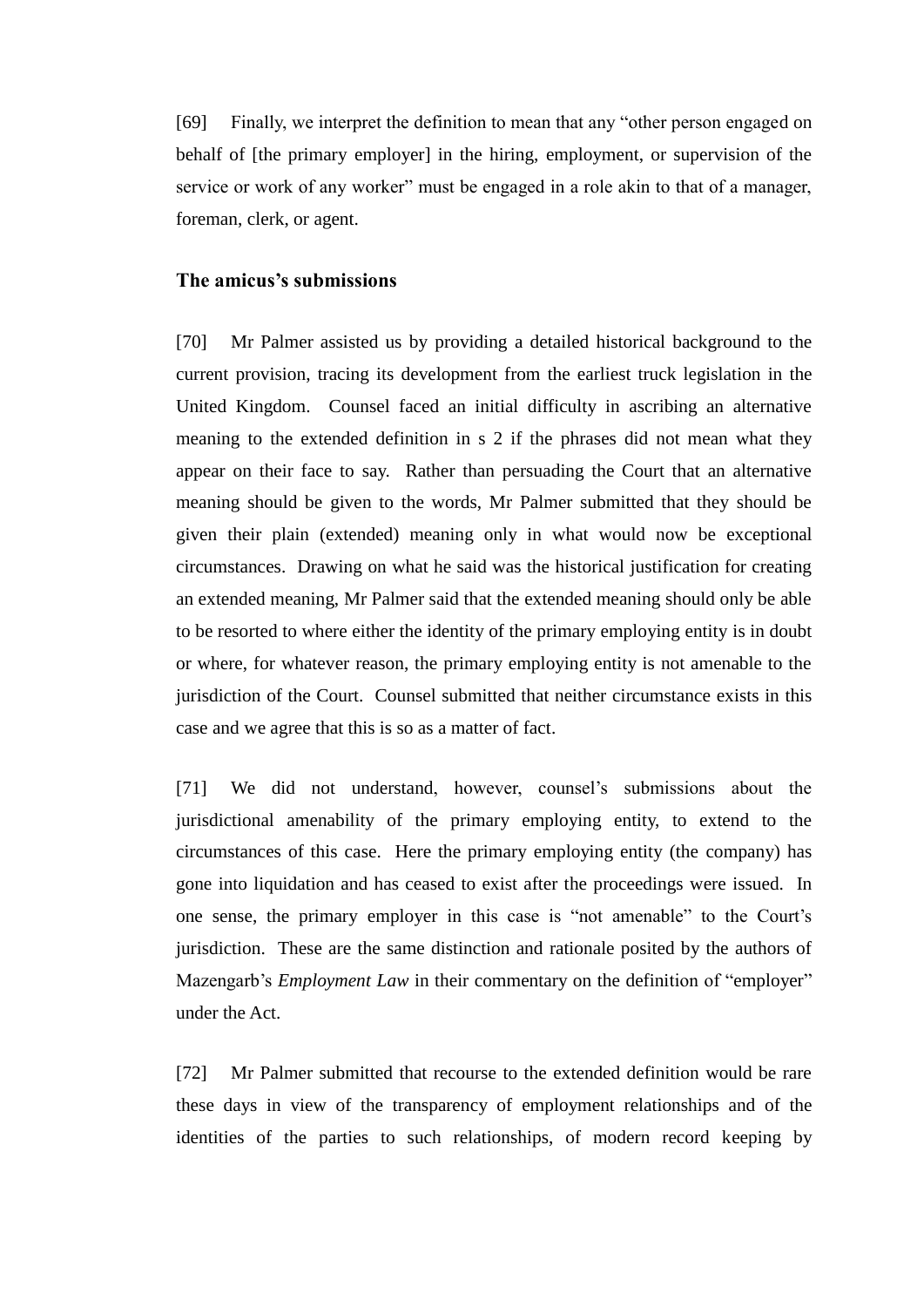companies and other similar employing entities, and like developments which have occurred over the last century and a half.

[73] We understood counsel to say that in the vast majority of cases (including this), the opening words only of the s 2 definition ("a person employing any worker or workers") would define who is the relevant employer. Such a definition would mean that only AHV was the employer in this case and the defendants would not, therefore, come within that status.

[74] Another associated argument put before us by the amicus was that the apparent absence of any reported case law, either in the United Kingdom or New Zealand, on the definition of "employer" advanced by the plaintiffs, tends to indicate that a literal interpretation of the definition cannot possibly be correct. We do not, however, draw such an inference from the absence of reported cases. There may be many explanations for parts of legislation not being determined by courts quite apart from the inference that the plaintiffs' interpretation must be so manifestly wrong that no one has ever advanced it in argument in a case such as this. Indeed, there is relatively little reported litigation about the Wages Protection Act and its relevant predecessors. This may indicate, for example, that it is legislation that has been substantially complied with by employers, that cases have been resolved otherwise than by judgments or any one of a number of explanations that are equally likely to be true as that advanced by the amicus.

## **Statutory interpretive aids**

[75] Mr Palmer addressed two of these, albeit briefly. The first is s 6 of the New Zealand Bill of Rights Act 1990 (NZBORA) which requires the Court, when a rights' question is engaged, to interpret legislation in concurrence with the NZBORA where it is open to the Court to do so. Mr Palmer accepted, however, that finding a substantive right in the NZBORA was "a stretch" and the closest that he was prepared to venture was the freedom from unreasonable seizure in s 21. Mr Palmer submitted that it might be said that a wages clerk, required to refund deductions unlawfully made from the clerk's own financial resources in circumstances where the clerk was innocent personally of any breach of the Act, might be said to be an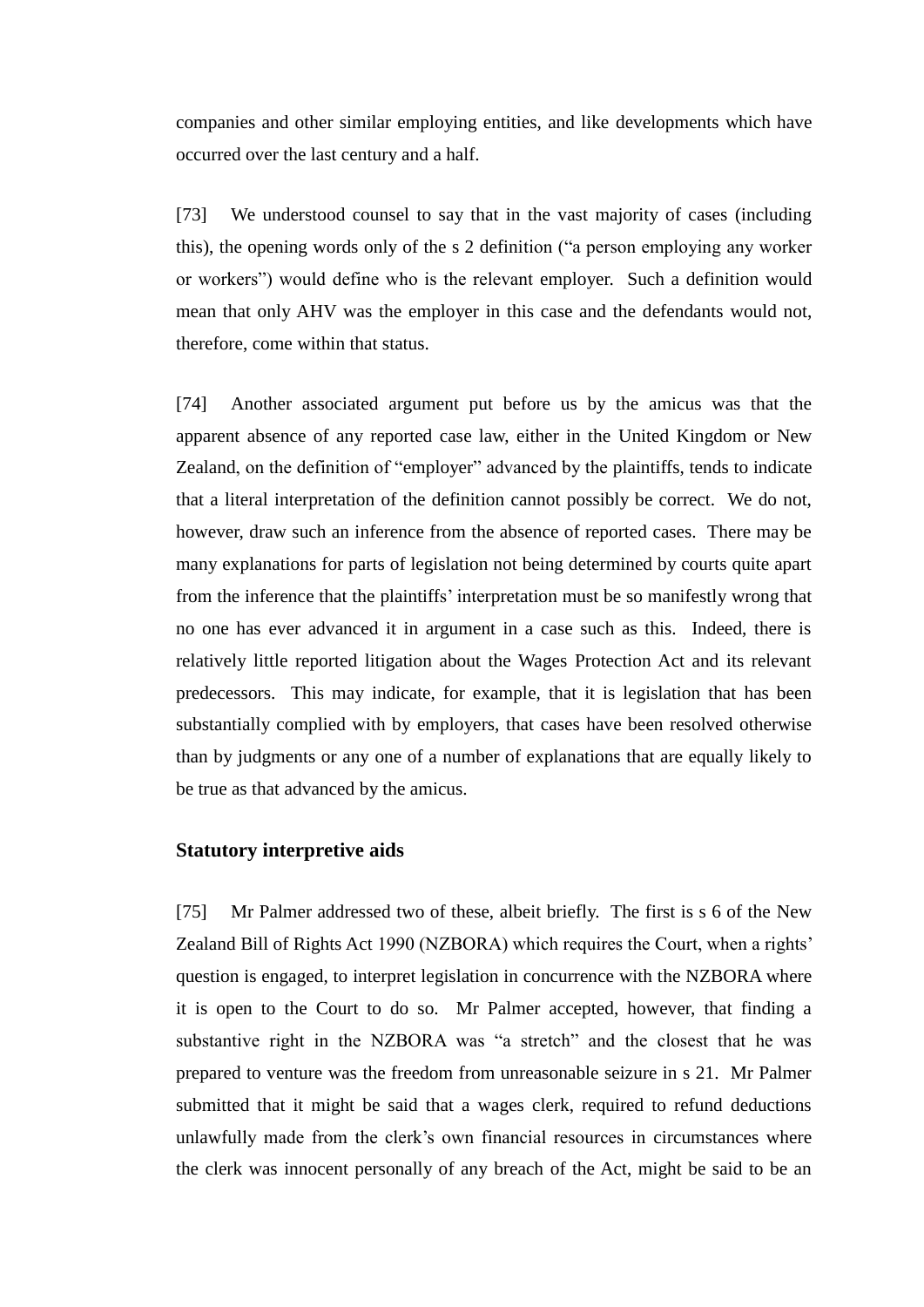unreasonable seizure of those monies. Mr Palmer felt obliged to concede, however, that even if this argument might prevail in the case of a statutory labour inspector exercising public statutory powers, it would be considerably more difficult to maintain in the case of a suit by an individual employee. Mr Palmer conceded that he could not advance any more persuasive Bill of Rights argument and we agree.

[76] The second interpretive consideration referred by the amicus was the International Labour Organisation's Protection of Wages Convention, 1949 (No. 95). Although New Zealand has not subscribed to this Convention expressly, its membership of the International Labour Organisation means nevertheless that the Organisation's Conventions, if relevant, should be acknowledged in interpreting relevant legislation.

[77] The Convention advocates for the protection of employees' wages including, as here, where the person primarily liable for the payment of these is not able to be recovered against. Article 11 of the Convention provides:

1. In the event of the bankruptcy or judicial liquidation of an undertaking, the workers employed therein shall be treated as privileged creditors either as regards wages due to them for service rendered during such a period prior to the bankruptcy or judicial liquidation as may be prescribed by national laws or regulations, or as regards wages up to a prescribed amount as may be determined by national laws or regulations.

2. Wages constituting a privileged debt shall be paid in full before ordinary creditors may establish any claim to a share of the assets.

3. The relative priority of wages constituting a privileged debt and other privileged debts shall be determined by national laws or regulations.

[78] Relevant New Zealand company and liquidation law does, of course, acknowledge such a priority, albeit with limitations. That is not the same thing, however, as providing that some other person should be liable for those wages or other employment related monies due as is the interpretation of "employer" contended for by the plaintiffs. As in the case of the NZBORA, we can only draw very limited, indeed probably no, interpretive assistance from this Convention.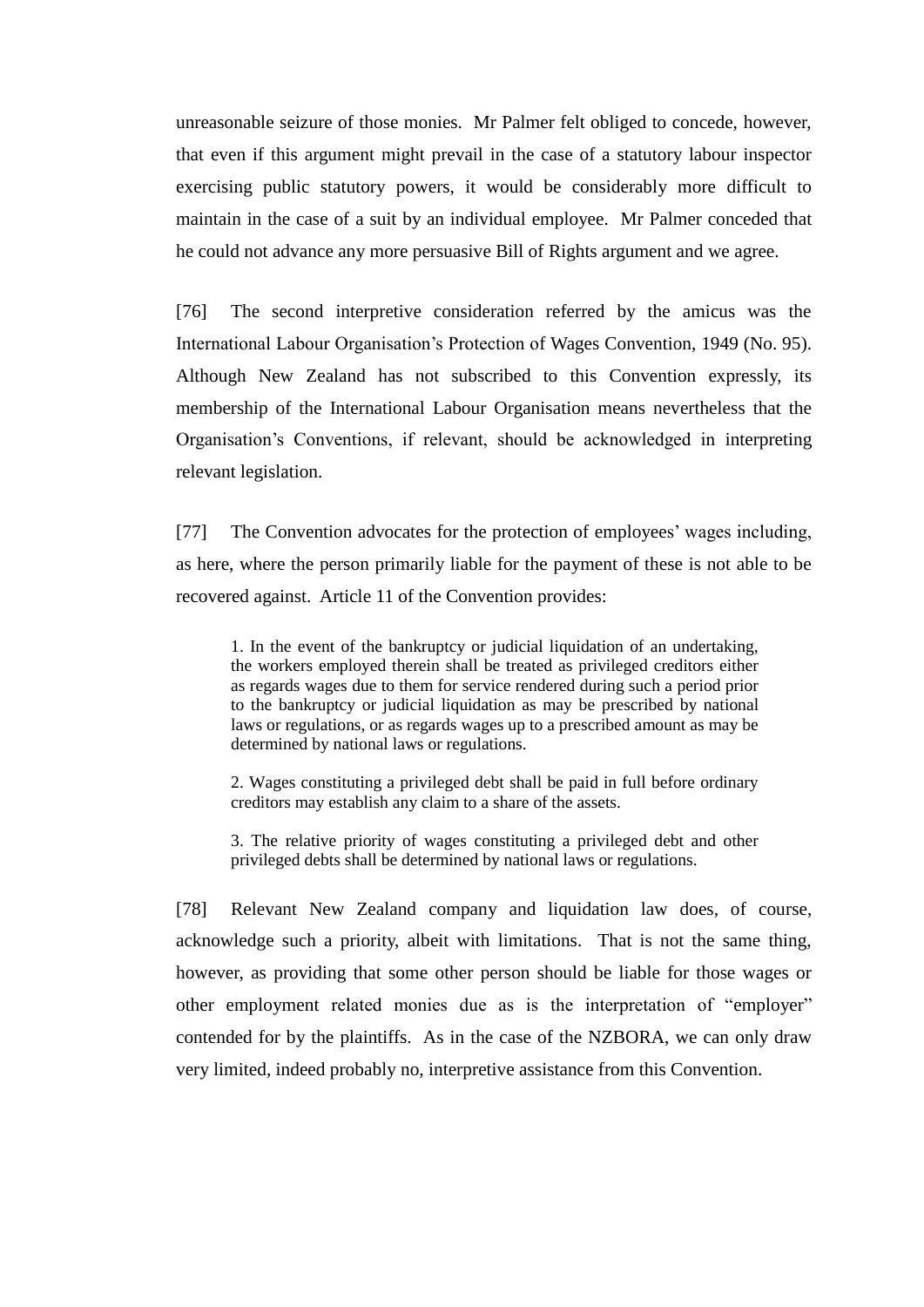## **The history of the Wages Protection Act and truck legislation**

[79] The first New Zealand antecedent of the current Wages Protection Act was the Truck Act 1891. Following the development of that legislation in New Zealand, it was consolidated as part of the Wages Protection and Contractors Liens Act 1908 and further updated in the Wages Protection and Contractors Liens Act 1939. That legislation was split up in 1964, including into the Wages Protection Act 1964 which is the immediate predecessor to the current Act. The definition of "employer" changed little between 1891 and 1983. But the Wages Protection Act's heritage goes back further and beyond New Zealand.

[80] As the judgment of the High Court in *Davies v Dulux NZ Ltd* records,<sup>15</sup> there was an imperial ancestry to the Truck Act 1891 (NZ) traceable as far back as the  $15<sup>th</sup>$ century. This was law designed to prevent the abuse of employees by employers requiring them to take their wages or parts of their wages in the employer's goods or in goods at the employer's valuation. The United Kingdom legislation was consolidated in the Truck Act 1831 (UK).<sup>16</sup> That legislation was amended by the Truck Amendment Act 1887 (UK). The relevant provisions of the 1831 and 1887 United Kingdom Acts are similar to the first New Zealand Truck Act of 1891.

[81] Section 25 of the 1831 (UK) Act provided a definition of "employer". As Mr Palmer noted, Burrows and Carter's statutory interpretation suggests that this was only six years after the appearance of the first United Kingdom example of an interpretation section in a statute. That definition was:

In the meaning and for the purposes of this Act ... all masters, bailiffs, foremen, managers, clerks, and other persons, engaged in the hiring, employment, or superintendence of the labour of any such artificers, shall be and be deemed to be "employers" …

[82] As may be seen, the key stipulative limb of the definition of "employer" in the current New Zealand Act (that is after the word "includes") substantially reflects that definition in the 1891 (NZ) Act which was:

2. In this Act, unless inconsistent with the context,—

<sup>15</sup> *Davies v Dulux NZ Ltd* [1986] 2 NZLR 418 (HC) at 421-425.

<sup>16</sup> 1&2 Will. 4, ch 37.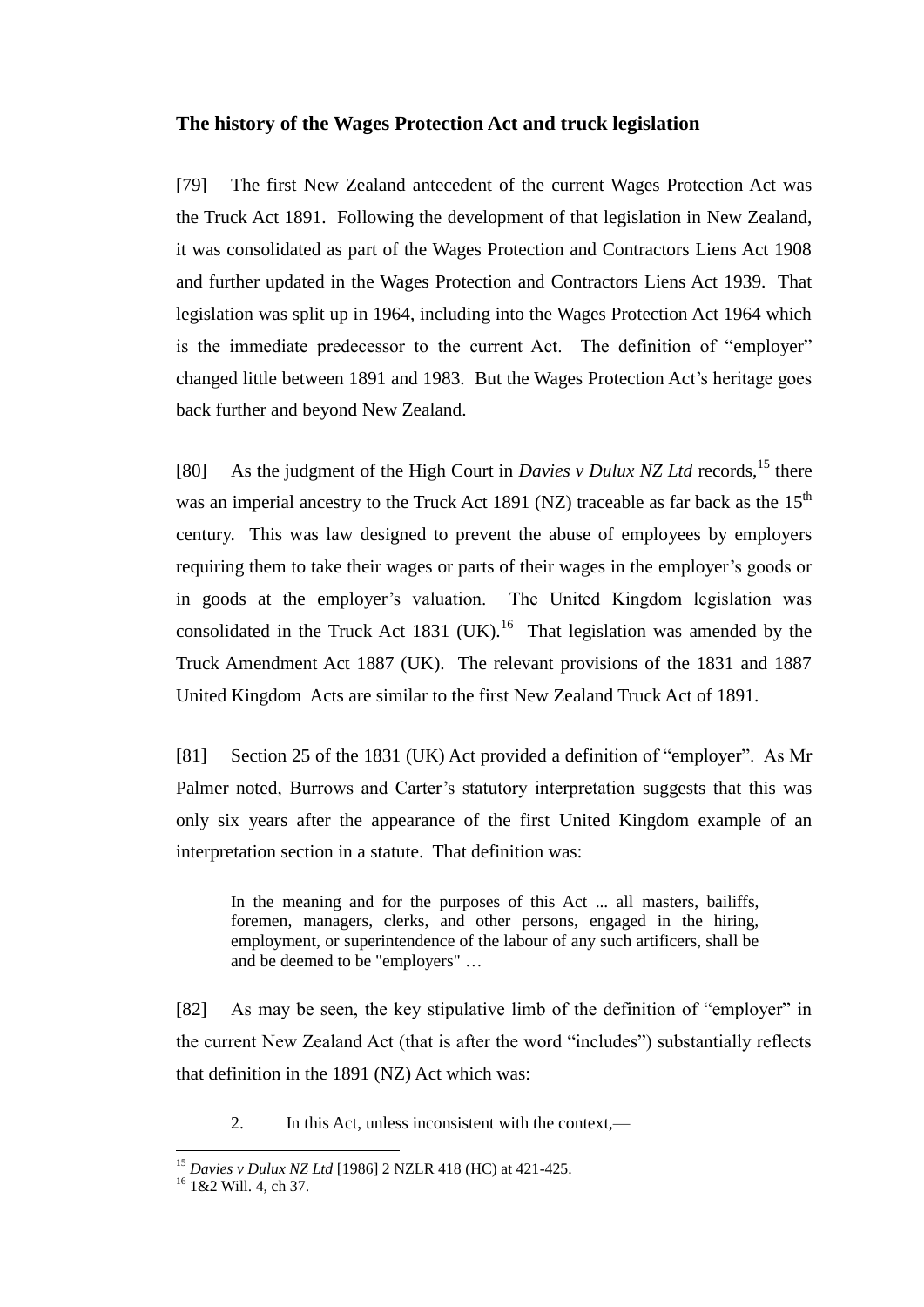… "Employer" includes any master, manager, foreman, clerk, or other person engaged in the hiring, employment, or superintendence of the service, work, or labour of any workman within the meaning of this Act:

[83] There is a direct line of descent of the definition of "employer" from the 1831 (United Kingdom) Act through the 1891 (New Zealand) Act to the current 1983 (New Zealand) Act. Such minor changes as the word "labour" which disappeared in the 1908 consolidation and the transformation of "workman" to "worker", do not affect materially the position.

[84] So, too, as Mr Palmer pointed out in submissions, the substantive effects of the Acts in the same lineage have remained generally the same in nature, although not identical. The enforcement provisions of the legislation are now more generally (and less precisely) specified. So, for example, the current Act empowers an employee to recover deductions from his or her employer by action in the Authority under the Employment Relations  $Act^{17}$  and makes an employer liable for a penalty imposed by the Authority under that Act.<sup>18</sup> By contrast, for example, the 1891 (NZ) Act provided that contracts allowing for deductions for interest or for payment other than money, were illegal and void and were recoverable from the employer "in any Court of competent jurisdiction" with no set off by the employer for any goods received by the worker.

[85] It is noteworthy in the context of this case, also, that the 1891 (NZ) and earlier (UK) Acts:

- allowed for an enforcement regime permitting service of legal proceedings to be effected on the employer by delivery to "the manager or overseer for the time being of the works"; $^{19}$
- made "the employer" guilty of an offence "if the employer of any  $\bullet$ workman, by himself or the agency of any other person or persons", contravened the Act;<sup>20</sup>

 $\overline{a}$  $17$  Section 11.

<sup>&</sup>lt;sup>18</sup> Section 13.

<sup>&</sup>lt;sup>19</sup> Truck Act 1891, s 10.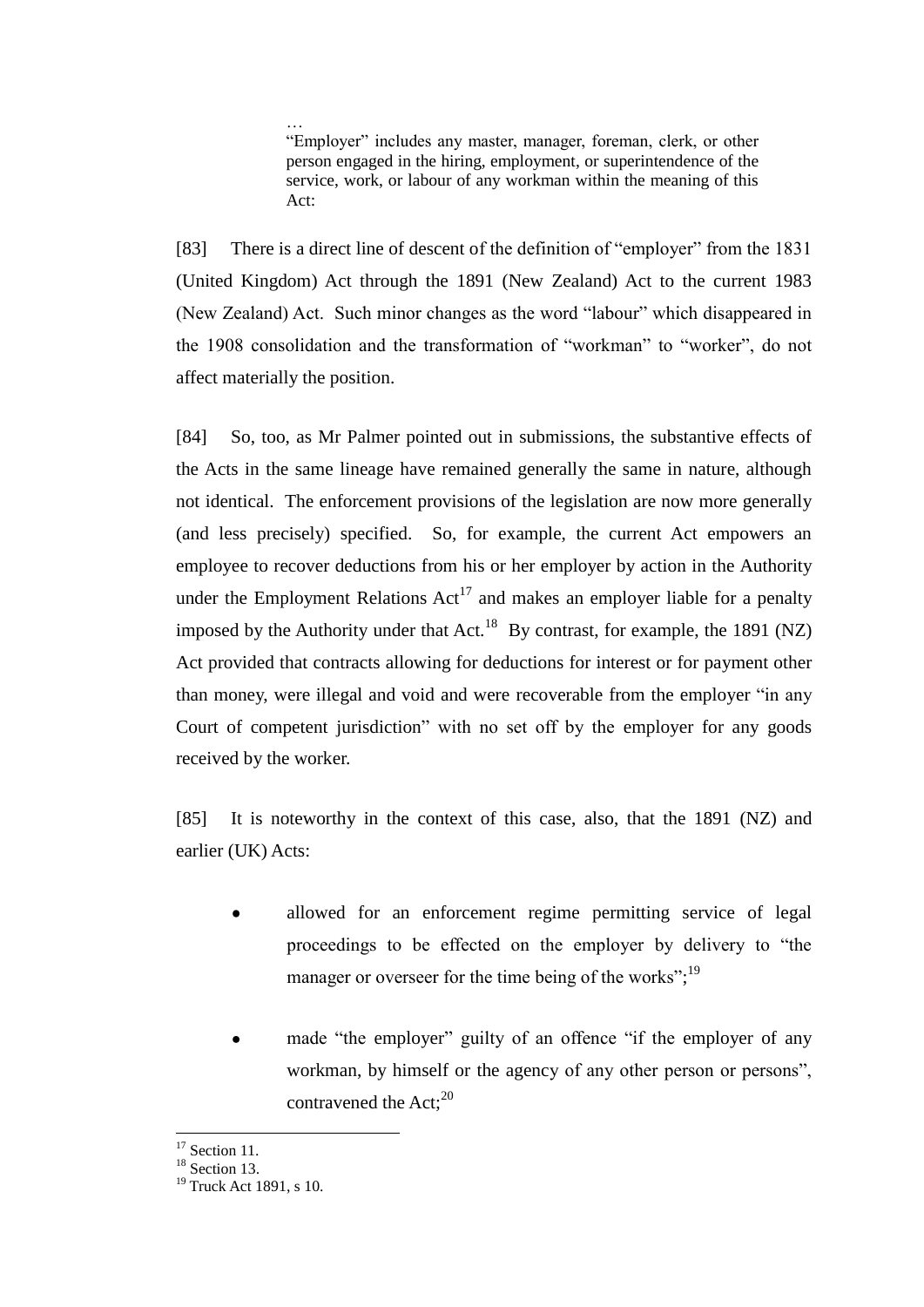- provided that where an offence had in fact been committed by some agent of the employer or other person: that person "shall be liable to the same penalty as if he were the employer"; $^{21}$  and
- enabled an employer charged with an offence to have any other person to be charged "as the actual offender".<sup>22</sup>

[86] Also relevant in the decision of this case were ss 17 and 18 of the 1891 (UK) Act. Section 17 provided:

17. No person shall be liable to be convicted of any offence against this Act committed by his co-partner in business, and without his knowledge, privity, or consent; but it shall be lawful, when any penalty or sum for wages, or any other sum, is ordered to be paid under the authority of this Act, and the person or persons ordered to pay the same shall neglect or refuse to do so, to levy the same by distress and sale of any goods or chattels belonging to any co-partnership concern or business in the carrying-on of which such wages may have become due or such offence may have been committed.

18. In all proceedings to recover any sum due for wages, it shall he lawful in all cases of co-partnership for the Court, at the hearing of any action for the non-payment thereof, to give judgment against any one or more co-partners for the payment of the sum appearing to be due, and in such case the service of a copy of the summons or other process upon one or more of such co-partners shall be deemed to be service upon all; and any execution or other process may be had and enforced upon any such judgment in accordance with the ordinary law and practice affecting such Court.

[87] As Mr Palmer submitted, the foregoing ss 17-18 replicated directly s 13 of the 1831 (UK) Act except to the extent that the phrase "co-partner in business" was used rather than the earlier "co-partner in trade". As was discussed with counsel at the hearing, such co-partnerships are not a feature of modern commerce. That may be explicable when one considers that joint stock companies with separately legal personality (including as to liability) did not become common until after the United Kingdom Joint Stock Companies Act 1844 and the Limited Liability Act 1855 (UK). Mr Palmer submitted that the reference to "co-partner in trade" must have been to partners in partnerships.

 $20$  n 19 above, s 11.

 $21$  n 19 above, s 12(1).

 $22$  n 19 above, s 12(2).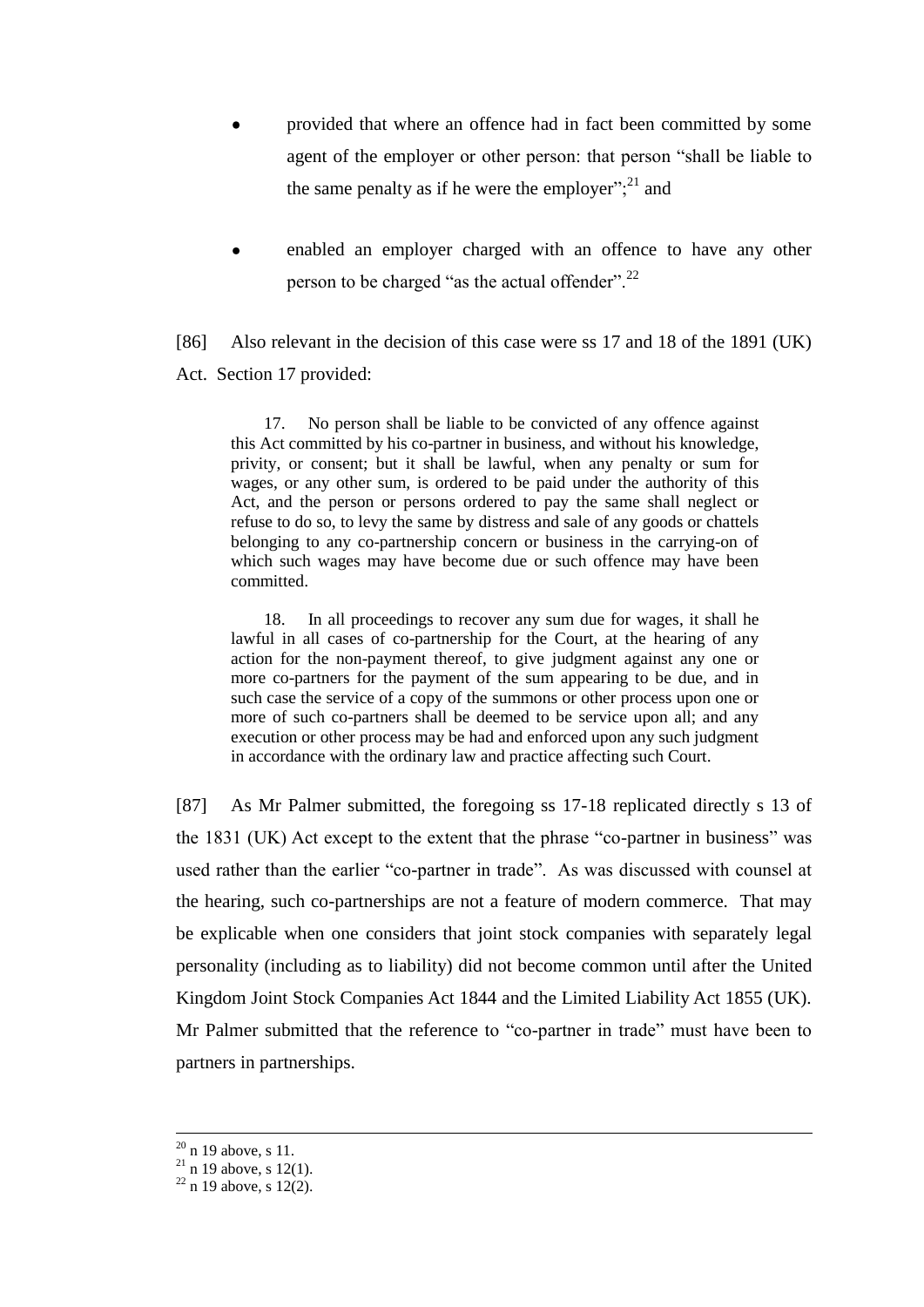[88] The wording in ss 17-18 of the 1891 (NZ) Act was carried through ss 45 and 46 of the 1908 (NZ) Act and ss 17-18 of the 1939 (NZ) Act. It was, however, discontinued in the 1964 (NZ) Act which provided that a worker could recover an unlawful deduction (but without saying from whom) under s 7, and that the employer was deemed to have committed an offence if the employer or any person on his behalf contravened the Act.<sup>23</sup>

### **New Zealand case law**

[89] Apart from *Davies v Dulux*, the only other case found by counsel's researches is a judgment of this Court although one in which the issue was dealt with probably by way of observation (obiter dicta) and was not the subject of the same detailed research and submission as this case has received.

[90] *Mehta v Elliott (Labour Inspector)*<sup>24</sup> addressed principally the extraterritorial application of s 12A of the Wages Protection Act affecting commissions paid for the procurement of employment. The appellant (Mr Mehta) operated businesses in New Zealand which included a restaurant company (Exotiqa Ltd) and an immigration consultancy partnership in India. An Indian national made inquiries of Mr Mehta's immigration consultancy partnership in India about immigration to New Zealand and paid a fee to that partnership. Mr Mehta arranged for that person to be employed in New Zealand by an Exotiqa restaurant. The fundamental question before the Court was whether s 12A applied to premiums paid to Mr Mehta in India. The Court determined that s 12A did not apply extraterritorially. In those circumstances, the following parts of the judgment were observations or obiter dicta, one of which was to ascertain personal liability for repayment of the premium. The Court wrote:<sup>25</sup>

[78] Who would be liable to repay the premium? Mr Mehta, whether in his capacity as a director of Exotiqa Ltd or in his role as a partner in the business conducted in India known as A & NZ Consultants which acted as recruitment agent for Exotiqa Ltd, was found by the Tribunal to have been an "Employer" as defined in s 2. Exotiqa Ltd was employing workers and Mr Mehta was its manager, agent or was otherwise engaged on Exotiqa's behalf in the hiring or employment of any worker. I agree with that conclusion.

 $23$  Truck Act 1964, s 10.

<sup>24</sup> *Mehta v Elliott (Labour Inspector)* [2003] 1 ERNZ 451.

 $25$  At [78]-[79].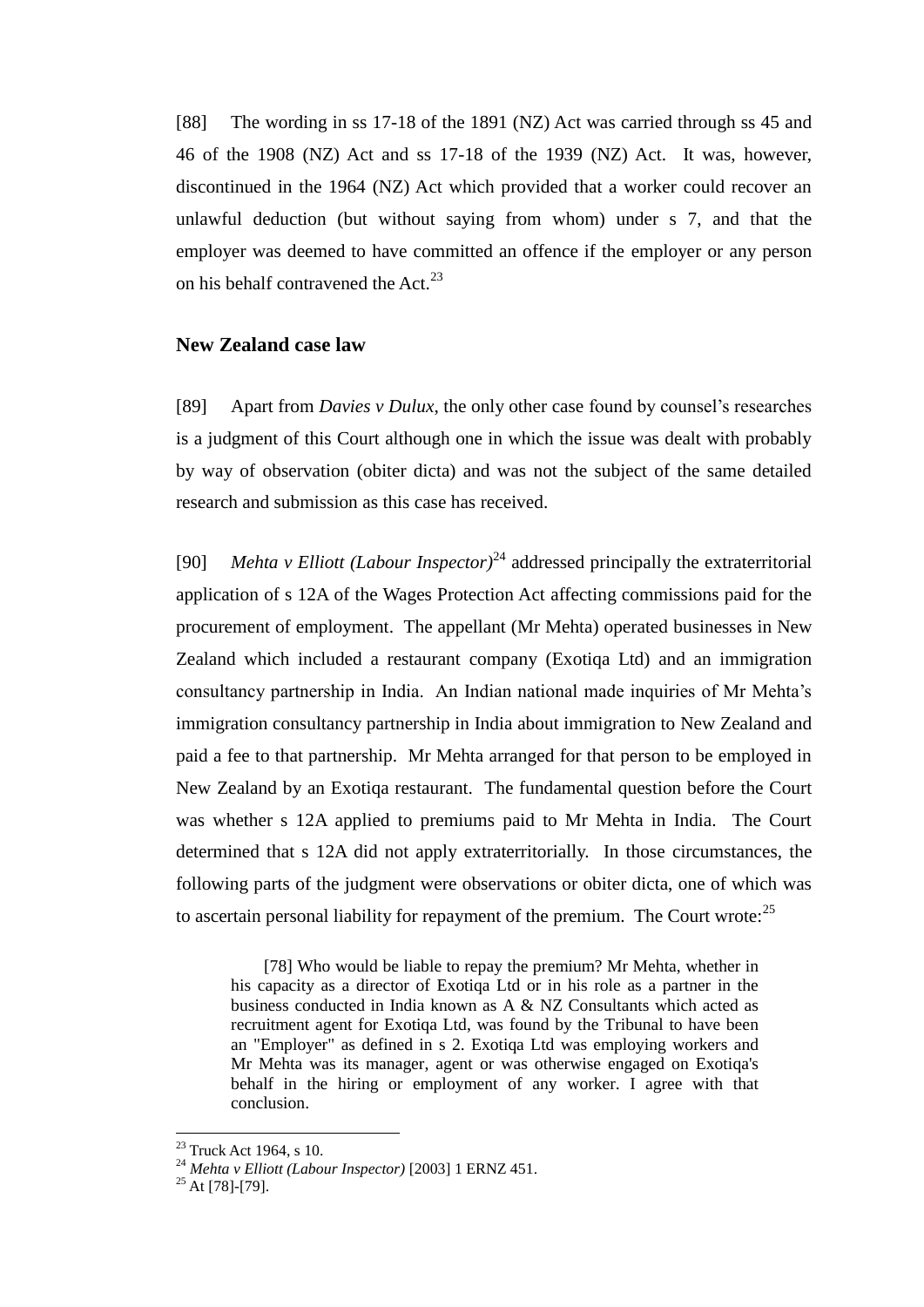[79] The extended definition of "Employer" in s 2 places the legislation's obligations on individuals within organisations and, in this case, I am satisfied, upon Mr Mehta in his personal capacity. The extended definition of "Employer" including Mr Mehta would have allowed the inspector to recover the amount of any premium from Mr Mehta as a debt due by him for Mr Duhanja. If there was a premium paid for the job with Exotiqa, the equivalent of that premium would be recoverable by the labour inspector from Mr Mehta personally.

[91] *Mehta* does not really assist in deciding the issues in this case.

[92] We agree with Mr Palmer that the broad definition of "employer" both in New Zealand and the United Kingdom Acts was consistent with the general purpose of the legislation to impose obligations on those acting as employer, whether partnerships or individual agents of an employer. We agree, also, that the judgment of the Supreme Court in *McClenaghan v Bank of New Zealand*<sup>26</sup> cannot now assist in determining the question. That is because the effect of the judgment in *McClenaghan* was expressly negated by s 6 of the 1983 Act as is made clear by the Parliamentary debates over its passage as well as by comparing the relevant sections before and after the judgment.

[93] As Mr Palmer pointed out, the text of the enforcement regimes is not consistent with sanctions being imposed on all those persons falling within the extended definition of "employer". Section 12 of the 1891 Act was explicit in providing for liability of an agent or another person who was the "actual offender". That provision was not repealed until 1991, 100 years later, when s 14 was deleted as the current legislation was enacted. As Mr Palmer pointed out, ss 17-18 of the 1891 Act (and s 13 of the 1831 (UK) Act) were explicit in specifying that a "co-partner in business" who lacked knowledge, probity or consent, was not liable for an offence although judgment for recovery may have been enforced against such persons.

[94] These provisions are difficult to reconcile with the plaintiff's broad submission that a wider definition of "employer" was intended to mean that those persons should be made liable for an offence or subject to a recovery action.

<sup>26</sup> *McClenaghan v Bank of New Zealand* [1978] 2 NZLR 528.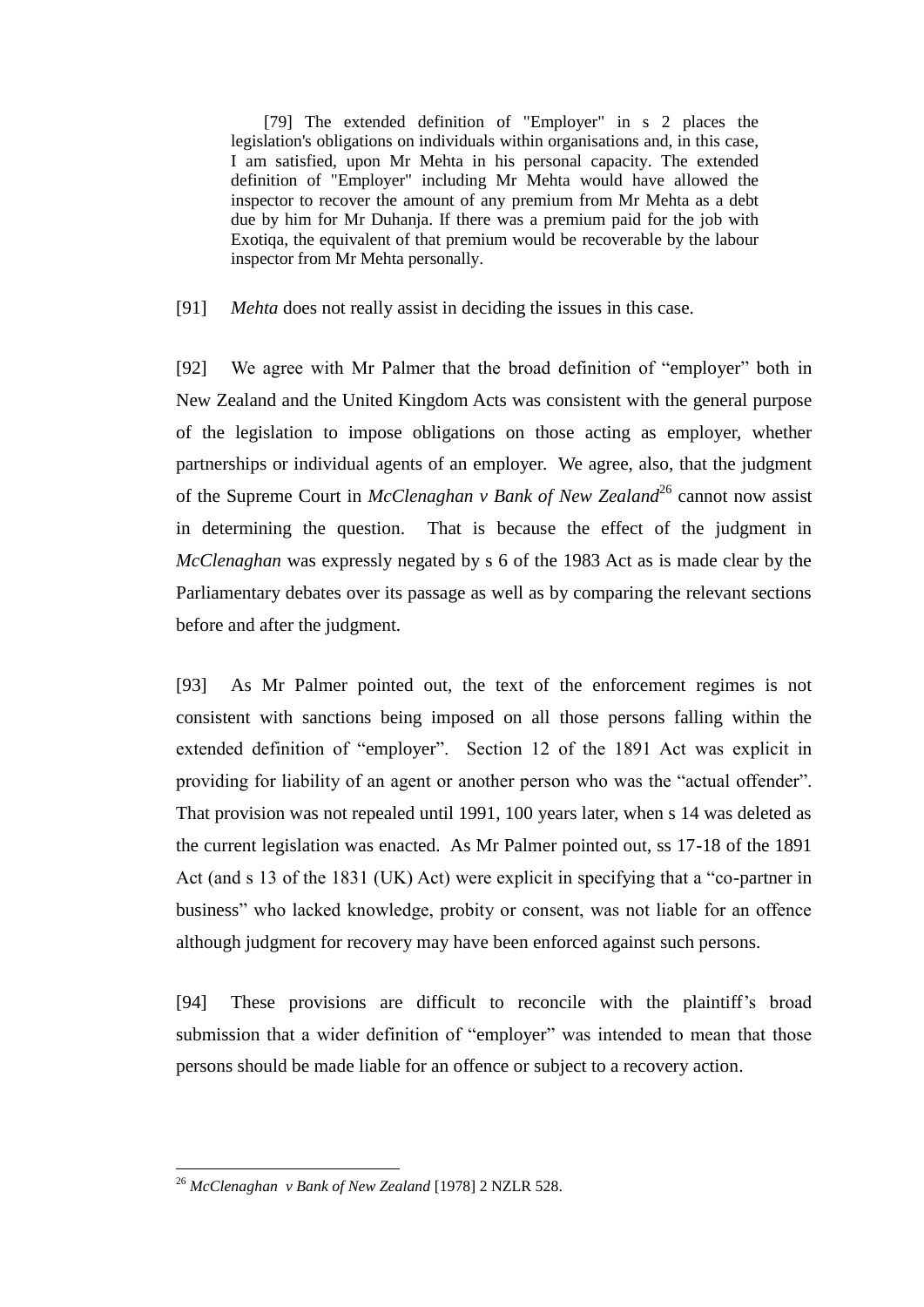[95] Initially, s 17 of the 1891 (NZ) Act (s 13 of the 1831 (UK) Act) allowed a sum to be recovered "by distress and sale of any goods or chattels belong[ing] to any co-partnership, concern or business in the carrying-on of which such wages may have become due or such events may have been committed." This indicated a legislative intent that the funds of the business or employing enterprise were intended to be available to satisfy the claims of workers under the Act. We accept that the extent of joint liability was apparently intended to be confined only to a copartner in a partnership under s 18 of the 1891 (NZ) Act (the second limb of s 13 of the 1831 (UK) Act).

[96] Mr Palmer's submission was that, given the legislative purpose when the words of the definition were enacted originally to be of limited extent, it is difficult to suggest now that essentially the same definition can sustain the weight of exposing all those who fall within that same wide definition to recovery under the current regime. Had Parliament intended this, he submitted that we could have expected some express signal to this effect in the enforcement provisions of the current Act.

[97] It appears that the modern equivalent United Kingdom statute has moved away significantly from the old Truck Acts and, more particularly, in their definition of "employer". In *Delaney v Staples*<sup>27</sup> the Court of Appeal (Nicholls LJ) noted that the Wages Act 1986 repealed and replaced the former Truck Acts. In a passage in the judgment unaffected by the subsequent successful appeal to the House of Lords, $^{28}$ the Court of Appeal noted that:

'Employer' means the person by whom the worker is employed or, where the employment has ceased, was employed, and 'worker' means an individual who has entered into or works under a contract of service or apprenticeship or other relevant contract or, where the employment has ceased, worked under such a contract.

[98] It is not insignificant that the New Zealand Parliament, at about the same time, did not clarify at least the definition of "employer" at issue in this case.

<sup>27</sup> *Delaney v Staples* [1992] 1 AC 687, 1 All ER 944.

<sup>28</sup> *Delaney v Staples* [1991] 1 All ER 609 at 619.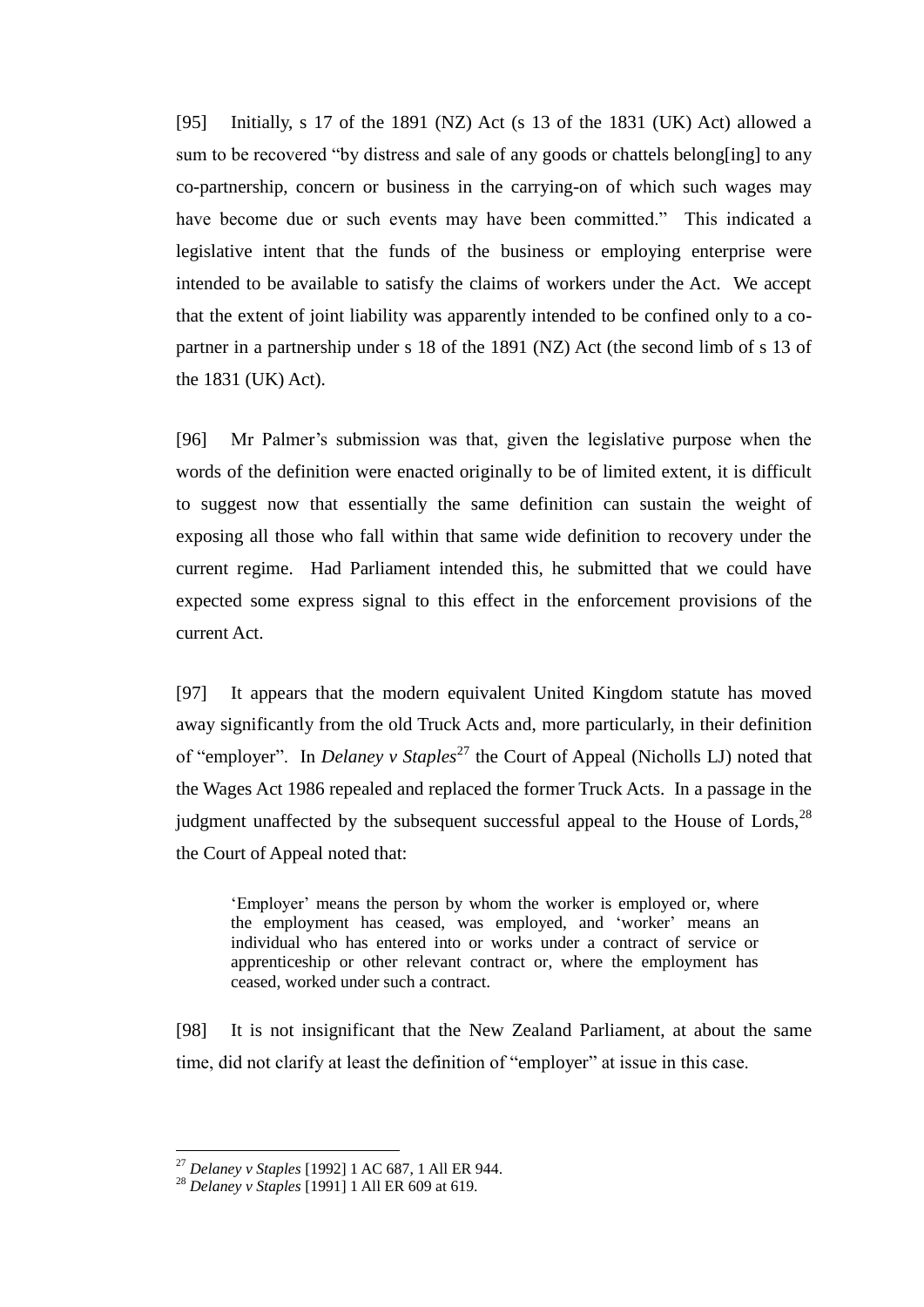[99] Addressing what he termed the "liberty of the subject" argument, Mr Palmer submitted that the interpretation advocated by the plaintiffs would necessarily mean the potential imposition of penalties or financial liabilities on a wide group of people. Counsel submitted this would be contrary to the established interpretive principle that penal statutes should be interpreted narrowly in favour of the subject, although counsel acknowledged that this presumption has weakened in the presence of modern purposive interpretation.<sup>29</sup>

[100] Penultimately, Mr Palmer addressed the requirement in s 15 of the Wages Protection Act that it "shall be read subject to the provisions of any other Act". Counsel submitted that this is another factor indicating that the definition of "employer" should not allow enforcement action against directors and employees of a company. Counsel submitted that the plaintiffs' broad definition runs counter to the carefully constructed framework of Part 16 of the Companies Act 1993 in respect of liquidators realising and distributing the assets of a company in liquidation in a strict order of priority. Such arrangements include payments to employees<sup>30</sup> and elevating the recovery from the company of deductions made from wages would be inconsistent with the scheme and purpose of Part 16 of the Companies Act.

[101] Mr Palmer also highlighted the independent legal personalities given to companies under s 15 of the 1993 Companies Act and the relevance of the liabilities of shareholders under s 97. The Companies Act draws a statutory corporate veil over a company's affairs to keep them legally separate from those of its shareholders, directors and employees. This is a longstanding doctrine of company law, although one that arose first after the definition at issue here was introduced in the 1831 Act. Counsel submitted that the definition in s 2 in the Wages Protection Act should not be added to the exceptions, limited in number and extent, to the inviolability of that corporate veil.

## **Is the definition of "employer" affected by other legislation?**

[102] Section 15 of the Wages Protection Act provides:

<sup>&</sup>lt;sup>29</sup> See Burrows and Carter at 330-332.

<sup>30</sup> Companies Act 1993, sch 7, cl 1(2)-(3).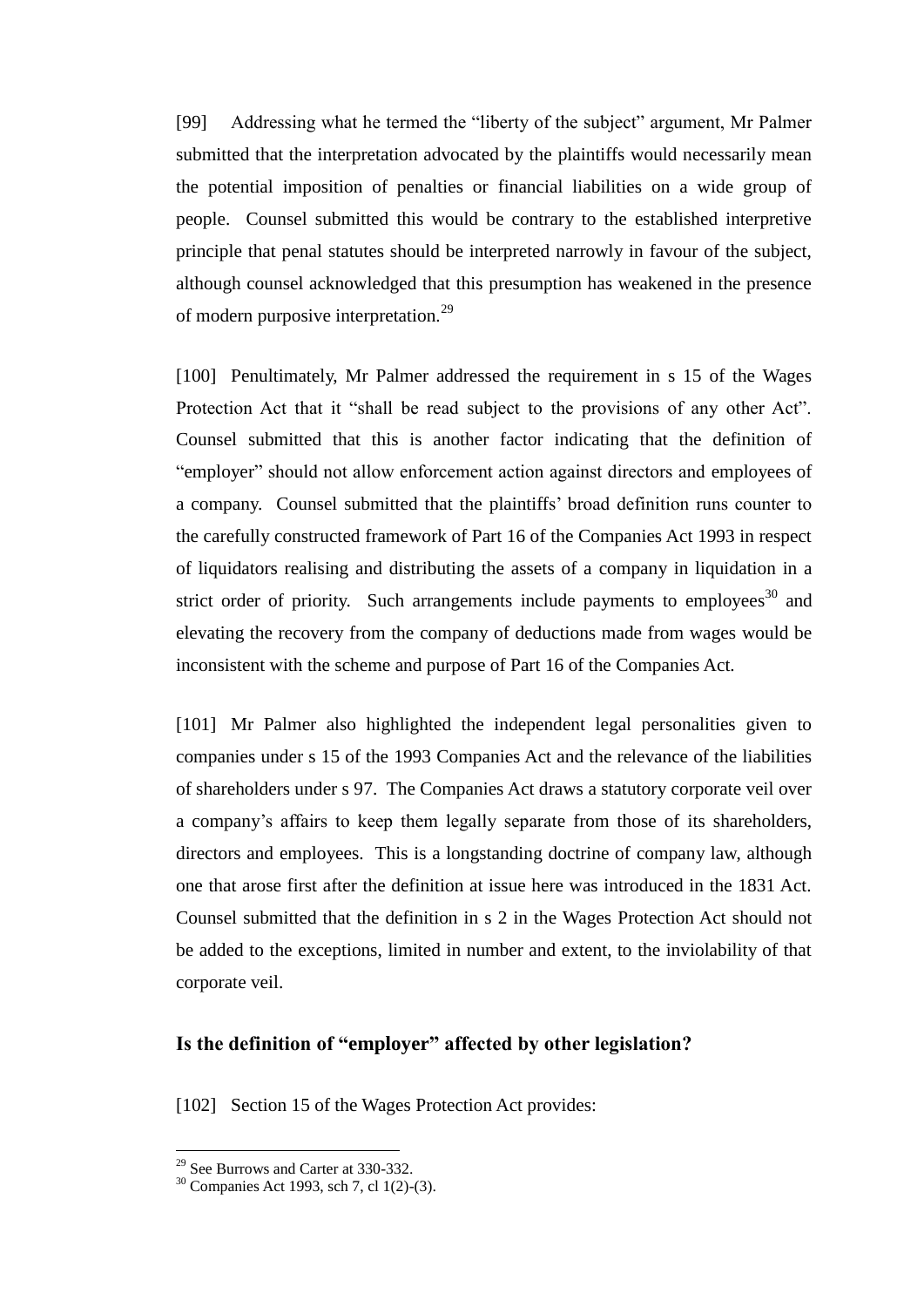#### **Act subject to other enactments** Subject to sections  $6(2)$  and 16, this Act shall be read subject to the provisions of any other Act.

[103] Section 6(2), to which s 15 is subject, is not applicable to the definition of "employer" in s 2. Nor is s 16 which also relates to collective agreements.

[104] Can the definition of "employer" in s 2 be reduced in scope because the Wages Protection Act must "be read subject to the provisions of any other Act"? If there is no conflict between a provision in the Wages Protection Act and a provision of any other Act, the former will trump the latter. But there is nothing in the definition of "employer" in s 2 of the Wages Protection Act which conflicts with the definition of "employer" in any other Act so far as the Wages Protection Act is concerned. The Wages Protection Act is a standalone enactment. Although there may be different definitions of "employer" between Acts, that does not mean that there is thereby a conflict. The different definitions of "employer" can coexist because they exist for different purposes. In the case of the Wages Protection Act, those purposes are quite limited and are covered by the discrete provisions of that legislation although it may be enforced in tribunals or courts created by other legislation and using, by adoption, procedures applicable to other litigation in which "employer" is defined differently. Section 15 does not affect the s 2 definition of "employer" by requiring it to be read down.

# **Recent statutory amendments to the Wages Protection Act**

[105] Parliament considered a related definition ("worker") in s 2 of the Wages Protection Act as recently as 2000. By s 240 of the Employment Relations Act the previous definition of "worker" in the Wages Protection Act was substituted with the following which is subject to the same qualifying words ("unless the context otherwise requires"):

**worker** has the same meaning as that given to the term employee by section 6 of the Employment Relations Act 2000; and, in relation to any employer, means a worker employed by that employer.

[106] Parliament considered the participants in employment relationships in relation to the Wages Protection Act and although it elected to change the meaning of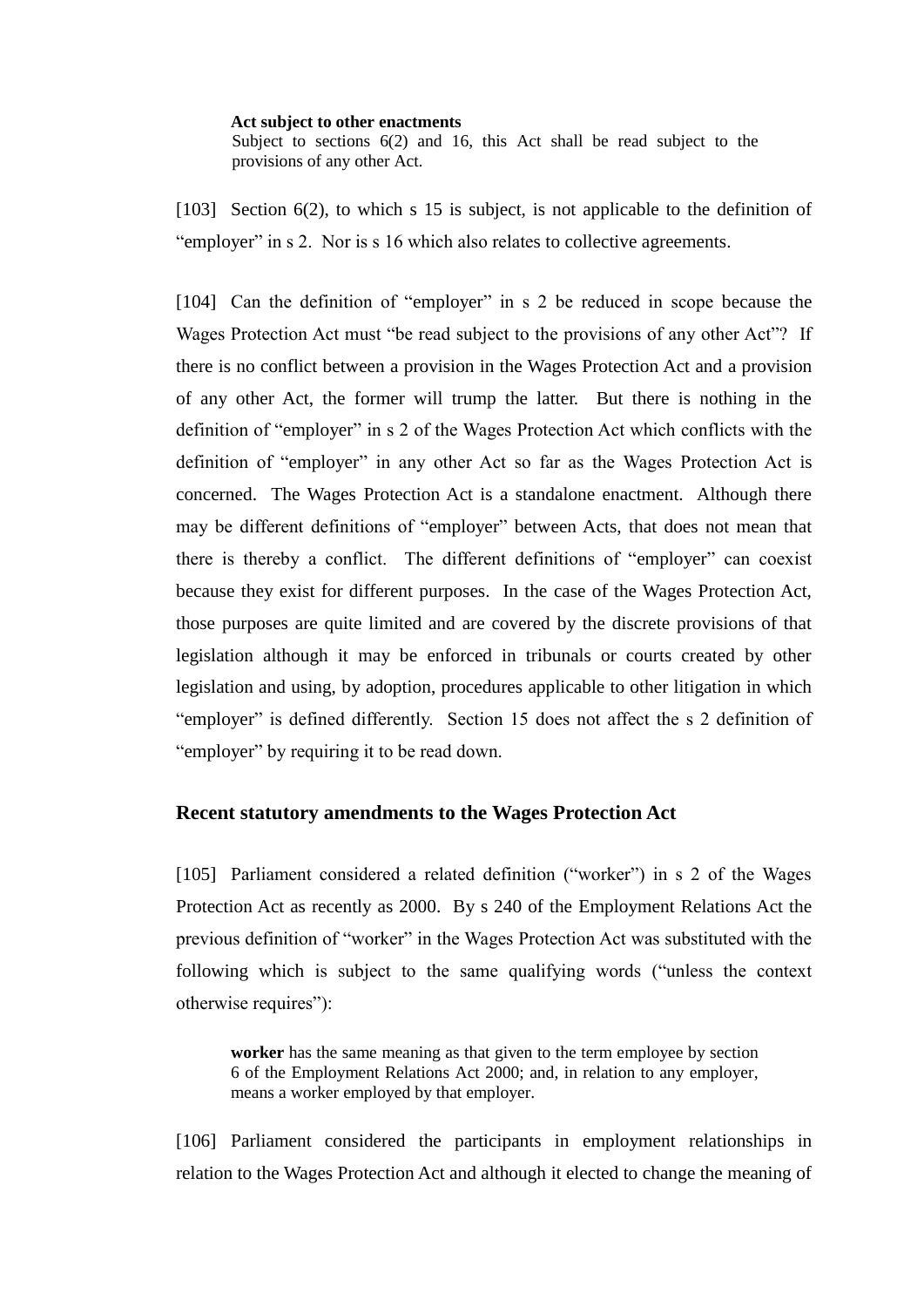one of those participant parties ("workers"), it apparently elected also to leave unchanged the previous and longstanding definition of "employer".

[107] That statutory amendment in 2000 rather derails Mr Palmer's analysis of the adoption and successive re-adoptions of an antiquated and now inappropriate definition of "employer" in s 2 by parliaments which he submitted have simply not considered the inaptness of that definition. Although a search of the relevant parliamentary materials affecting the change to the meaning of "worker" to align that with the meaning of "employee" in s 6 of the Employment Relations Act, does not throw any light on why there might not have been a similar change to the definition of "employer". However, the fact is that there was no change to the definition of "employer" made on an occasion in which this might have been expected. That is despite the changed definition of "worker" itself referring specifically to "any employer" and "that employer". The inference to be drawn is that Parliament had an opportunity to consider the definition of "employer", did consider and alter the meaning of "worker" to modernise it, but did not do so in respect of the definition of "employer". That in turn supports an argument that Parliament has, in recent times, elected to retain the extended definition of "employer" and by using the same formula of words as it has from time immemorial. This is the strongest indication of Parliamentary intention in support of the plaintiffs' case, but is not decisive of the question.

## **The meaning of "employer"**

[108] We agree that a plain words/plain meaning interpretation of the definition of "employer" in s 2, and as contended for by the plaintiffs in the circumstances of this case, leads to a counter-intuitive result. It would allow an employee to recover an unlawfully made payment or an unlawful deduction from a person (other than the employing entity) whose role with that employing entity fell within the broad extended definition of any manager, foreman, clerk, agent, or other person engaged on behalf of that person in the hiring, employment, or supervision of service or work of that worker. So, for example, the plaintiffs' interpretation would allow recovery from a wages clerk or a work supervisor although the employing entity is both identified and exists in a legal sense for the purpose of recovery against that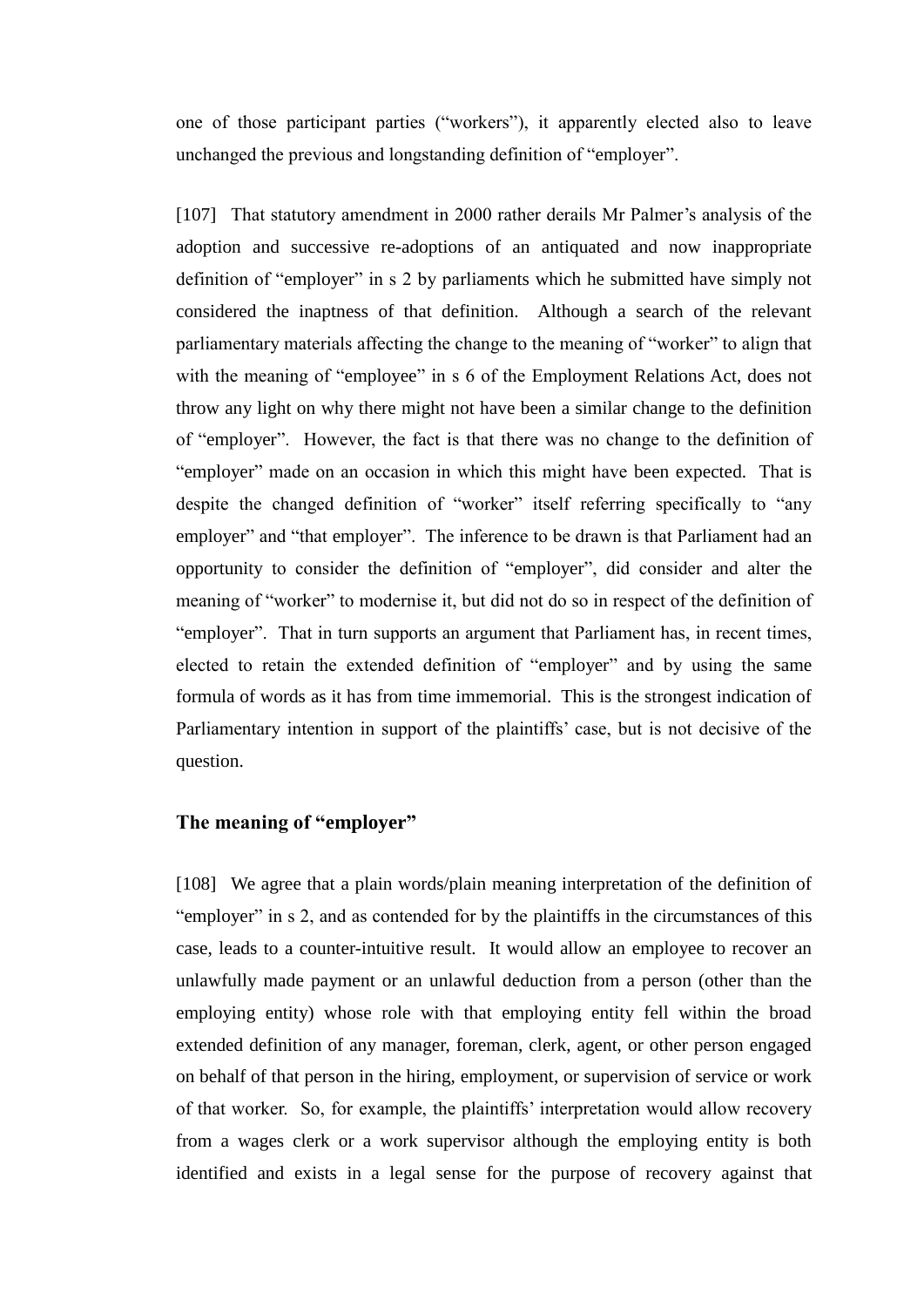employing entity. We were asked to question seriously whether Parliament would have intended such a result. The implication of this rhetorical question is that Parliament could not possibly have so intended and the definition of employer in a s11 claim must be interpreted accordingly.

[109] As Mr Palmer pointed out, potential consequences of this broad interpretation would be contrary to such modern legal principles as the inviolability of an employing company's corporate veil and independent legal personality. It would make persons liable at the suit of others for losses for which the former may not have been responsible and to which they are only tenuously related.

[110] This brings into play the interpretive principle against the presumption of absurdity. If the consequence of an interpretation is absurd and unjust, a court should not so interpret the relevant word or phrase. As it is put in Bennion on Statutory Interpretation:<sup>31</sup>

The Court seeks to avoid a construction that produces an absurd result, since this is unlikely to have been intended by Parliament. Here the courts give a very wide meaning to the concept of 'absurdity', using it to include virtually any result which is unworkable or impracticable, inconvenient, anomalous or illogical, futile or pointless, artificial or productive of a disproportionate counter-mischief.

[111] The laws of New Zealand (Common Law Guides and Rules)<sup>32</sup> adopts the principle in this country. It was approved by the Court of Appeal in *Frucor Beverages Ltd v Rio Beverages Ltd*, <sup>33</sup> explaining the principle in *R (on the application of Edison First Power Ltd) v Central Valuation Officer*. 34 Lord Millett said that "… the more unreasonable a result, the less likely it is that Parliament intended it …".

[112] Describing "the unreasonable dilemma", *Bennion* at 873 states: "A strained construction is necessary where the literal meaning places persons who are not

<sup>&</sup>lt;sup>31</sup> Oliver Jones, *Bennion on Statutory Interpretation* (6<sup>th</sup> ed, LexisNexis, UK, 2013) s 312 at 869.

<sup>32</sup> *Laws of New Zealand* Common Law Guides and Rules (online ed) at [177].

<sup>&</sup>lt;sup>33</sup> *Frucor Beverages Ltd v Rio Beverages Ltd* [2001] 2 NZLR 604 (CA) at [28].

<sup>34</sup> *R (on the application of Edison First Power Ltd) v Central Valuation Officer* [2003] UKHL 20, [2003] 4 All ER 209 at [116].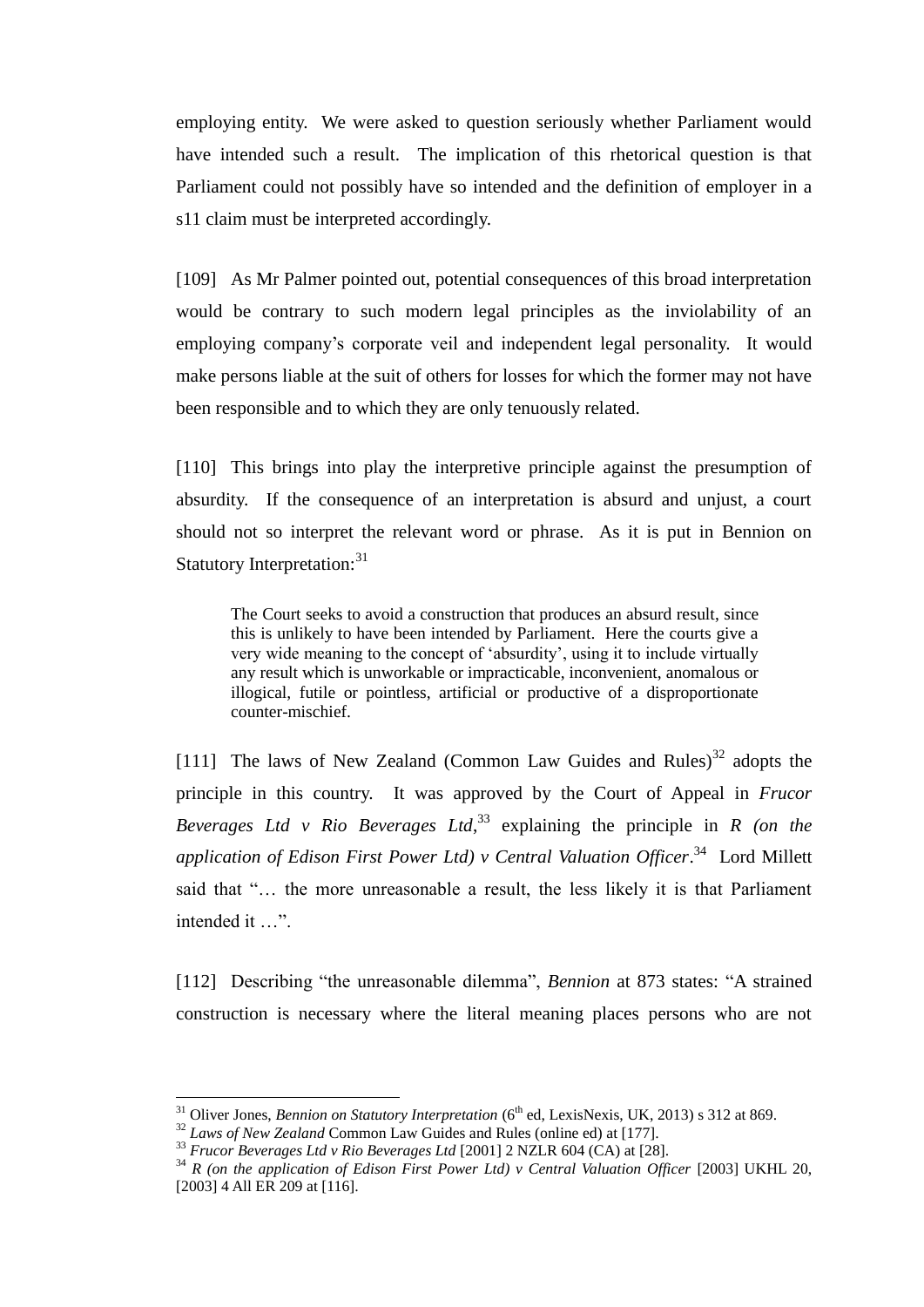subject to the Act in a dilemma so unreasonable that Parliament cannot be supposed to have intended it."

[113] In these circumstances, it is appropriate to cross-check such an interpretation against the context in which the provision was enacted to determine whether this was the consequence intended by Parliament and, therefore, whether the words should be so interpreted. Section 5(1) of the Interpretation Act requires this cross-checking as part of the purposive approach to the interpretation of all statutes as confirmed both authoritatively and recently by the Supreme Court in *Commerce Commission v Fonterra Co-Operative Group Ltd.* <sup>35</sup> In this case an historical analysis of the definition and of the statute and its predecessors is particularly appropriate because of their longevity and largely unchanged natures.

[114] We have already noted that the overarching qualifier at the commencement of s 2 to all words and phrases defined there. In this Act, "unless the context otherwise requires …". We accept, as Mr Palmer submitted, that a statutory definition will only be displaced by a such a phrase from its apparent or obvious meaning where there are strong indications to the contrary in the context. This is particularly so with a stipulative definition.<sup>36</sup> As in this case, another interpretation must be "required" by the context in which the word or phrase ("employer") is used in the Wages Protection Act.

## **Decision**

 $\overline{a}$ 

[115] The context of this claim under s 11 of the Employment Relations Act requires the Court to define "employer" as "a person employing any worker or workers". There is no dispute in this case that the second plaintiff's employer was AHV. That entity was the appropriate employer party in respect of these claims. That context requires the Court to limit any liability to that employer.

[116] The subsequent unavailability of AHV as a party because of its liquidation, the refusal of its liquidator to agree, and the absence of any court order continuing its

<sup>35</sup> *Commerce Commission v Fonterra Co-Operative Group Ltd* [2007] NZSC 36 at [22].

<sup>&</sup>lt;sup>36</sup> JF Burrows and RI Carter *Statute Law in New Zealand* (4<sup>th</sup> ed, LexisNexis, Wellington, 2009) at 412, 417-423.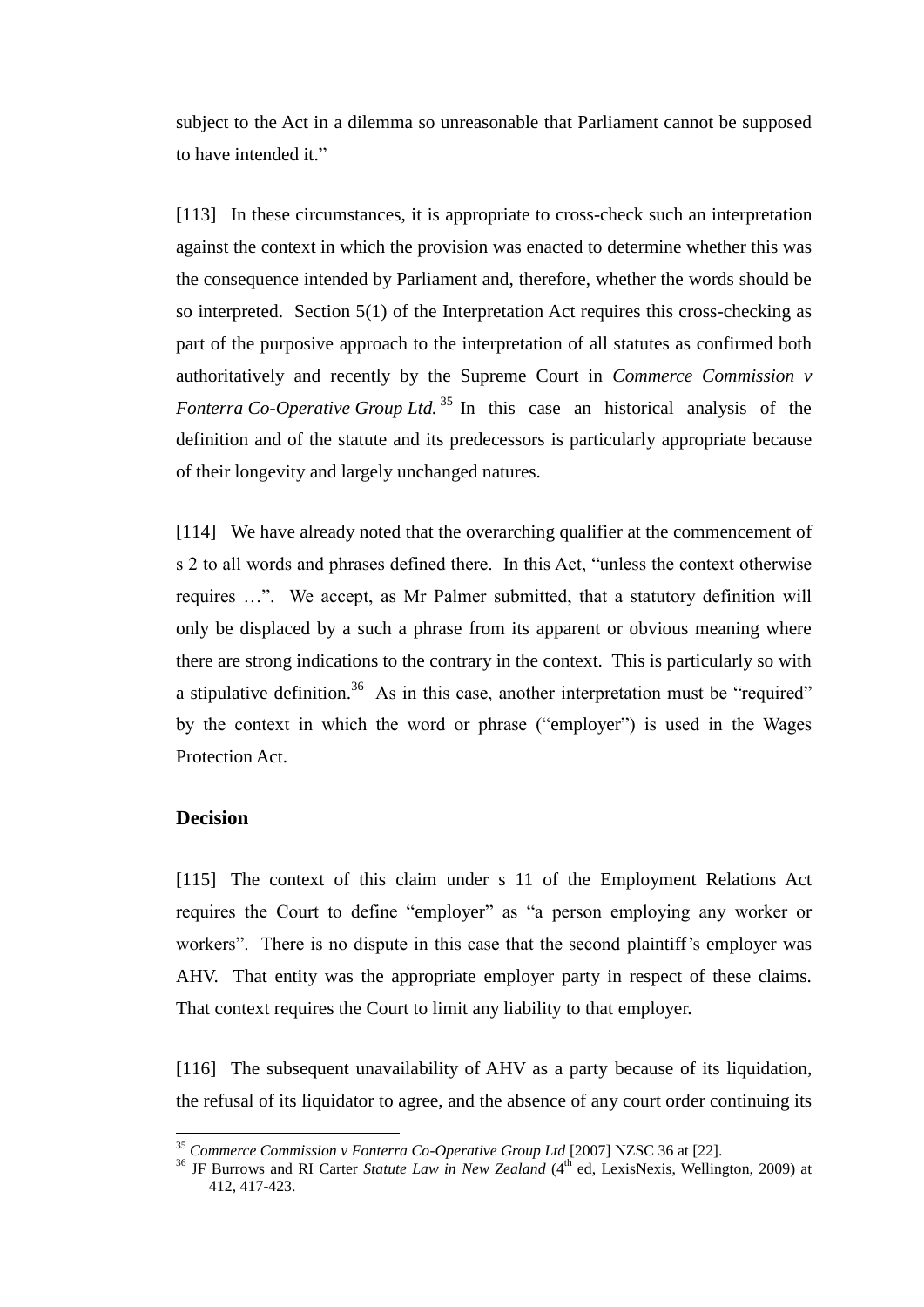party status, does not mean that the context now requires the Court to apply the extended definition of "employer" in s 2. To so interpret and apply the definition would create an absurdity, that is a result that is contrary to all other applicable legal principles affecting companies and corporate insolvency. Using the third defendant as an example, adopting the plaintiffs' argument would have meant that another employee of AHV would have been potentially liable for its debts. As we have already noted, the Wages Protection Act is employee-protective legislation and it would be ironic and absurd to require another employee to be liable for that employee's employer's debts to other employees.

[117] We would add only that even if the plaintiffs' case had succeeded, the first and second defendants, as directors and shareholders of AHV, would not have been liable to Ms Collins and other employees in this or similar proceedings, and any potential liability would have fallen only on the third defendant.

[118] For these reasons, the plaintiffs' claims against the defendants cannot succeed and must be and are dismissed.

### **Costs**

[119] This has been a test case in which the defendants have played little or no part and, in these circumstances, we do not propose to make any orders for costs.

## **Postscript**

[120] It is not difficult to understand the Labour Inspector's concern that liability for breaches of the Wages Protection Act by companies in particular may be able to be avoided by receiverships or liquidations, especially those which might be said to be contrived and/or for the purpose of avoiding such liability. In such circumstances, it is also understandable that the Labour Inspector would seek to recover compensation for such breaches against the directors or former directors of such entities. Another irony in this case is, however, that even on the Labour Inspector's best case, the directors and shareholders of AHV would not have been personally liable.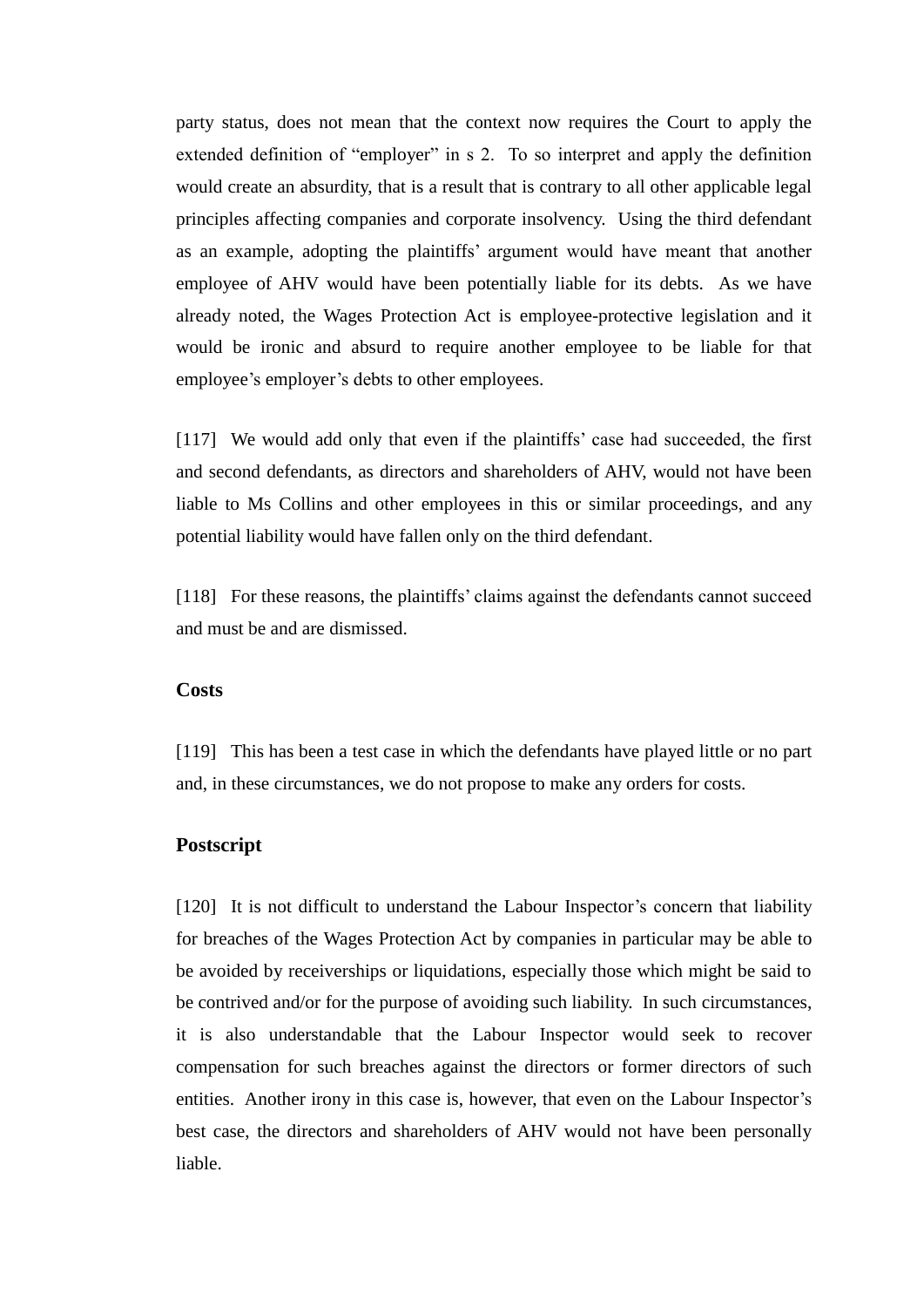[121] It is, of course, for Parliament to determine statutory rights and obligations and not for this Court. We do, however, point out that the definition of "employer" under the Wages Protection Act is now out of step with the definition of the same word in other employment legislation including so-called 'minimum code' legislation. Consistency of important definitions of the same words or phrases in closely aligned legislation is generally desirable although there may be asymmetry for good reasons that are not apparent to us. If Parliament considers that in cases of breach of the Wages Protection Act, a broader recovery net ought to be able to be cast, there is a recent and current example of such a scheme in the Employment Relations Act. This is s 234 which provides as follows:

#### **234 Circumstances in which officers, directors, or agents of company liable for minimum wages and holiday pay**

- (1) This section applies in any case where a Labour Inspector commences an action in the Authority against a company to recover any money payable by way of minimum wages or holiday pay to an employee of the company.
- (2) Where, in any case to which this section applies, the Labour Inspector establishes on the balance of probabilities that the amount claimed in the action by way of minimum wages or holiday pay or both is, if judgment is given for that amount, unlikely to be paid in full, whether because—
	- (a) the company is in receivership or liquidation; or
	- (b) there are reasonable grounds for believing that the company does not have sufficient assets to pay that amount in full, the Authority may authorise the Labour Inspector to bring an action for the recovery of that amount against any officer, director, or agent of the company who has directed or authorised the default in payment of the minimum wages or holiday pay or both.
- (3) Where, in any action authorised under subsection (2), it is proved that the officer, director, or agent of the company against whom the action is brought directed or authorised the default in payment of the minimum wages or holiday pay or both, that officer, director, or agent is with the company (and any other officer, director, or agent of the company who directed or authorised the default in payment) jointly and severally liable to pay the amounts recoverable in the action and judgment may be given accordingly.
- (4) In this section, **company** has the meaning given to it by section 2(1) of the Receiverships Act 1993 **holiday pay** means any amount payable under the Holidays Act 2003 to an employee as pay for an annual holiday or public holiday **minimum wages** means minimum wages payable under the Minimum Wage Act 1983. (5) Nothing in this section affects any other remedies for the recovery of
- wages or holiday pay or other money payable by a company to any employee of that company.